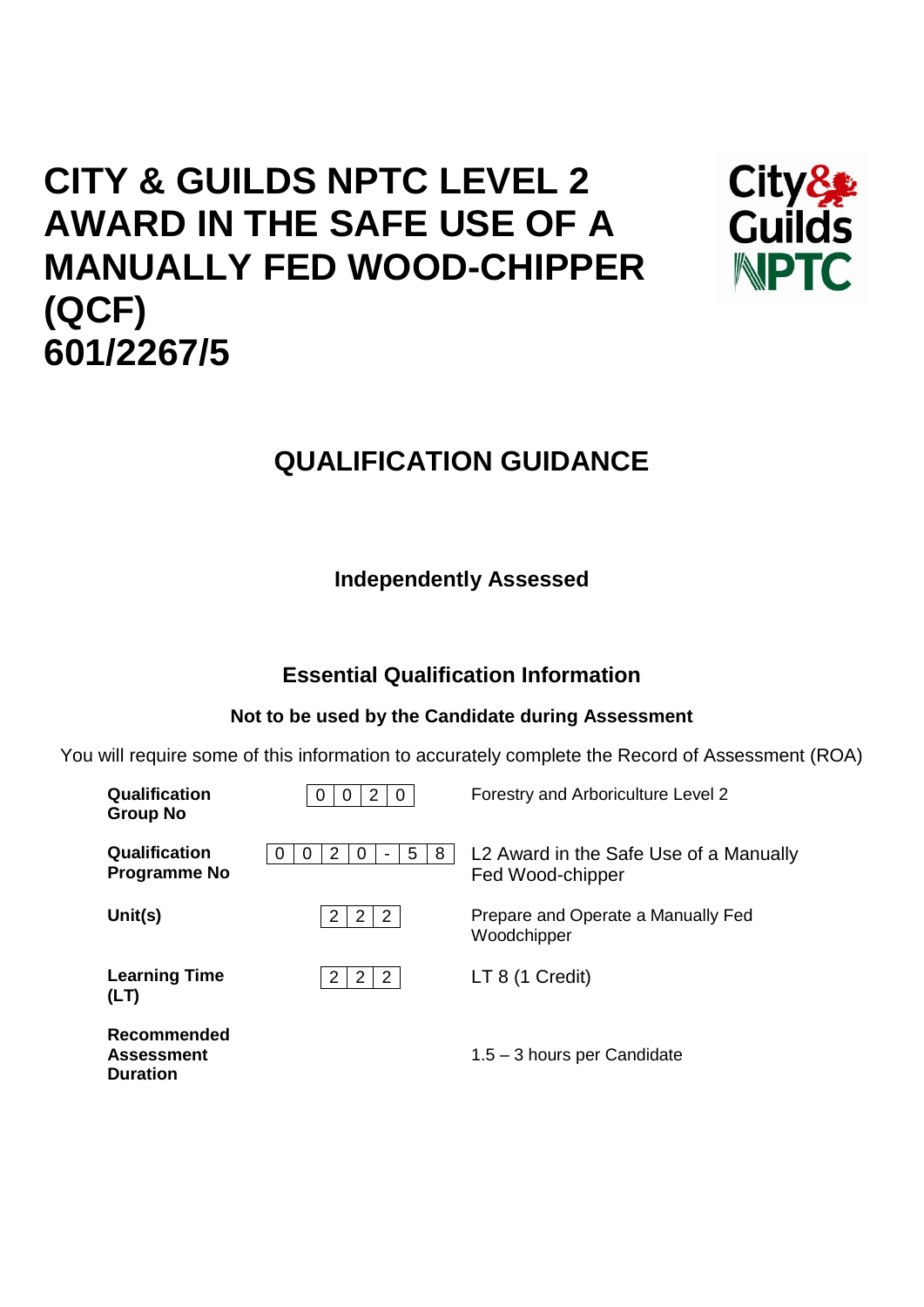### **City and Guilds Level 2 Award in the Safe Use of a Manually Fed Wood-chipper (QCF) Qualification Guidance**

#### **Introduction**

The scheme will be administered by City & Guilds

City & Guilds will:

Publish - Scheme regulations - Qualification guidance - Training materials - Trainers support materials Approve centres to co-ordinate and administer the scheme Set standards for the training of Verifiers and Assessors Recruit, train and deploy Verifiers Issue certificates to successful Candidates

#### **The Qualification**

The qualification will be awarded to Candidates who achieve the required level of competence in the units to which their certificate relates.

#### **What is the Qualifications and Credit Framework?**

OFQUAL have introduced the Qualifications and Credit Framework (QCF) to increase flexibility for learners and employers. Qualifications may be built up from individual units according to rules of combination. The units are derived from the National Occupational Standards, which are compiled by Lantra SSC, the Sector Skills Council for the Land-based industries.

#### **Instruction**

Attendance at a course of instruction is not a pre-requisite for an application for an assessment but potential Candidates are strongly advised to ensure that they are up to the standards that will be expected of them when they are assessed.

#### **\* Learning Time (LT)**

Learning Time (LT) is a better indicator of the time requirement needed for a candidate to achieve competence in this qualification. It has replaced Guided Learning Hours (GLH) which are defined as *"tutor or teacher led hours"*. LT is defined as **"a notional measure of the learning time a typical learner might be expected to take to complete and achieve all learning outcomes"**. It takes into account prior learning and encompasses: formal learning (including classes, tutorials, on line tuition), coaching and mentoring, practical work, relevant IT activity, information retrieval, expected private study and revision, work-based activity which leads to assessment, practice to achieve competence, formative assessment, programme planning and feedback.

#### **Access to Assessment**

Assessment centres will be responsible for arranging assessment on behalf of the Candidate.

The minimum age limit for Candidates taking Certificates of Competence is 16 years. There is no upper age limit.

The assessment consists of **one** compulsory unit:

#### Unit 222 **Prepare and Operate a Manually Fed Wood-chipper**

**Outcomes** 

- 1. Know the health and safety requirements for operating a wood-chipper
- 
- 2. Be able to carry out a risk assessment on a site
- 3. Be able to prepare the equipment and site for wood-chipping operations
- 4. Be able to operate a wood-chipper
- 5. Carry out maintenance on a wood-chipper

Candidates must successfully achieve **all** assessment activities in the above unit.

#### **There are no endorsements for this Award.**

#### **Quality Assurance**

Verification is a process of monitoring assessment; it is an essential check to confirm that the assessment procedures are being carried out in the way City & Guilds has laid down. The overall aim of verification is to establish a system of quality assurance that is acceptable in terms of both credibility and cost effectiveness.

Approved Assessors will be subject to a regular visit by the verifier at a time when assessments are being undertaken.

A selection of assessment reports completed by the Assessor will be evaluated by a City & Guilds approved verifier.

Compliance with the verification requirements is a pre-requisite for Assessors remaining on the list of approved Assessors.

After assessment has been completed the Qualification Guidance is to be forwarded to the centre and retained by the centre until after the annual centre visit has taken place by a Quality Systems Consultant (QSC).

As part of the quality assurance process, a minimum of **two** observations are required to be undertaken for each qualification that is assessed by a Trainer/Assessor. These will be carried out by an internal Verifier appointed by the Centre. One observation will be conducted in the presence of the

© City & Guilds 2012 *Reproduction of this document in whole or in part is forbidden without prior consent of City & Guilds* City & Guilds NPTC Level 2 Award the Safe Use of a Manually Fed Wood-chipper 2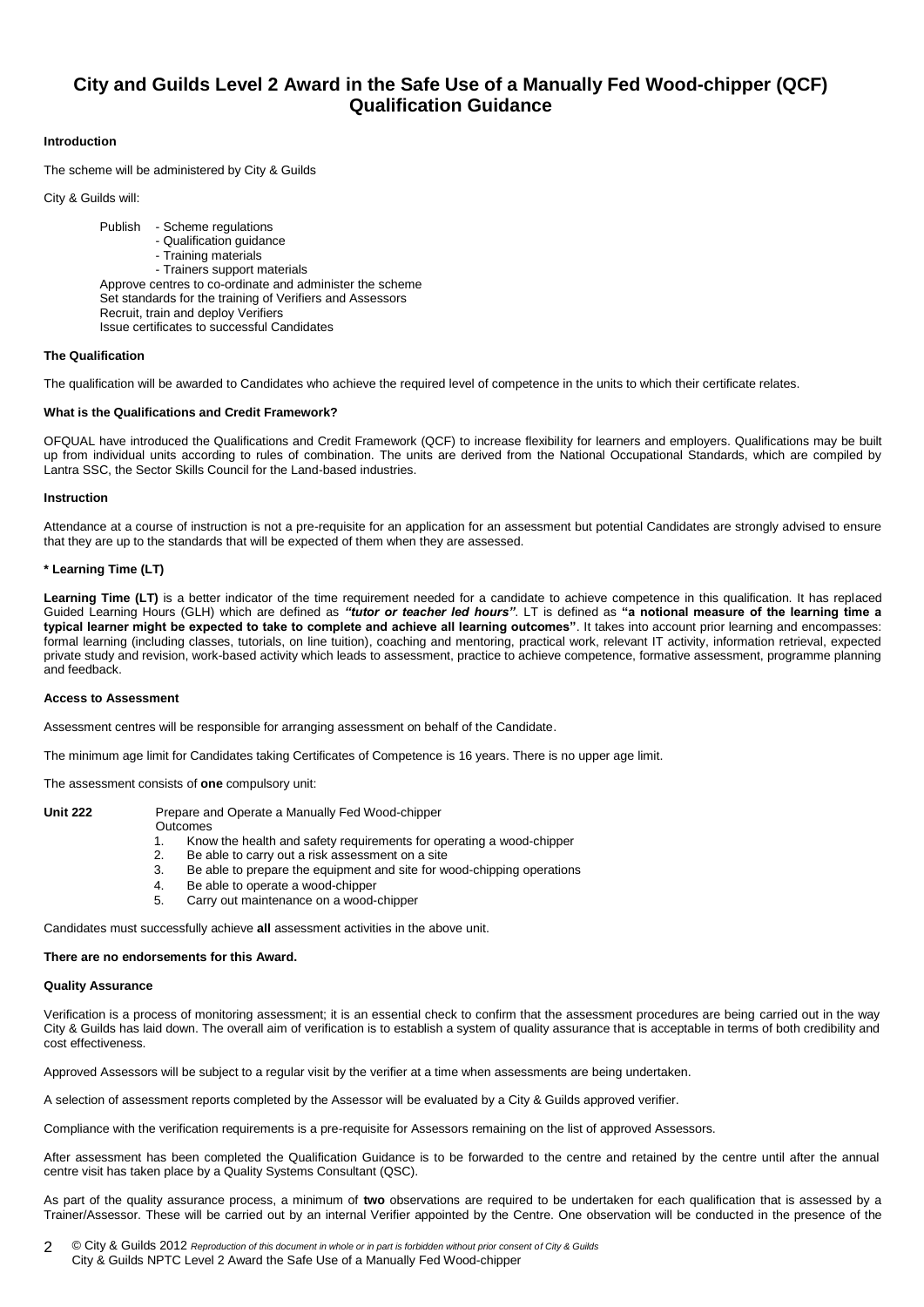Quality Systems Consultant. In respect of risk management, there is an expectation that additional observations up to a maximum of **four** will be carried out for the inexperienced or newly qualified Trainer/Assessor or Assessors.

#### **Performance Evaluation**

The result of each assessment activity is evaluated against the following criteria:

- **M** = Met Meets or exceeds the assessment criteria by displaying a level of practical performance and/or underpinning knowledge. If the Criterion has been MET, a tick  $\boxtimes$  is to be put in the box provided in the bottom right-hand column of each section.
- **NM** = Not Met Does not satisfy the requirements of the assessment criteria, being unable to perform the practical task satisfactorily or safely or being deficient in underpinning knowledge. If the Criterion is NOT MET, a cross  $\boxtimes$  is to be put in the box provided in the bottom right-hand column of each section.

#### **Appeals and Equal Opportunities**

Centres must have their own auditable, appeals procedures. If a Candidate is not satisfied with the examination conditions or a Candidate feels the opportunity for examination is being denied, the Centre Manager should, in the first instance, address the problem. If, however the problem cannot be resolved, City & Guilds will arbitrate and an external verifier may be approached to offer independent advice. All appeals must be clearly documented by the Centre Manager and made available to the external verifier or City & Guilds if advice is required.

Should occasions arise when centres are not satisfied with any aspect of the external verification process, they should contact Verification Services at City & Guilds.

Access to the qualification is open to all, irrespective of gender, race, creed, age or special needs. The Centre Manager should ensure that no learner is subjected to unfair discrimination on any grounds in relation to access to assessment and to the fairness of the assessment. QCA requires City & Guilds to monitor centres to check whether equal opportunities policies are being adhered to.

#### **Additional Information**

May be sought from the relevant manufacturer's operator manuals or any other appropriate training or safety publication.

Questions should be related to the background or employment aspirations of the candidate and, where possible, product labels used should be representative of products typically used in that sector or industry.

Candidates who undertake this assessment and have met the requirements are reminded of their legal obligation to receive/undertake appropriate additional training in the use of any equipment that differs from that used during the assessment, but which they are nevertheless qualified to use.

#### **Assessment Guidance for the Assessor**

This qualification can only be assessed by an Assessor who is suitably qualified and meets the requirements of the awarding body. The Assessor must be independent **and cannot have been involved with the training of the Candidate**. Please see City & Guilds Centre Manual for guidance.

The Candidate is to be notified of the place and time of assessment and when formal assessment commences and ceases. Assessors are reminded that assessment is a formal process and that assessment must be carried out using this Qualification Guidance. All relevant assessment criteria must be assessed against the criterion as specified in the Qualification Guidance. Assessment will be carried out by direct observation and by oral questioning of the Candidate. **Where a specific number of responses are required theses may include other suitable answers not specified if they are deemed to be correct by the Assessor**. The performance of the Candidate is to be recorded on the Qualification Guidance as directed by completing the tick boxes. Space has been provided on the Qualification Guidance for the person assessing to record relevant information which can be utilised to provide feedback to the Candidate. After assessment has been completed the Qualification Guidance document is to be retained by the assessor and provided if required by a Quality Systems consultant (QSC).

#### **Assessment Guidance for Candidate**

A list of registered assessment centres is available from City & Guilds Land Based Services. [\(www.nptc.org.uk\)](http://www.nptc.org.uk/)

Assessment is a process by which it is confirmed that the candidate is competent in the unit(s) within the award to which the assessment relates. It is the process of collecting evidence about his/her capabilities and judging whether that evidence is sufficient to attribute competence.

The Candidate must be registered through the City & Guilds approved assessment centre for this qualification prior to the assessment.

The results of the assessment will be recorded on the Record of Assessment form (ROA).

The qualification guidance contains criteria relating to:

- Observation of practical performance
	- Assessment of underpinning knowledge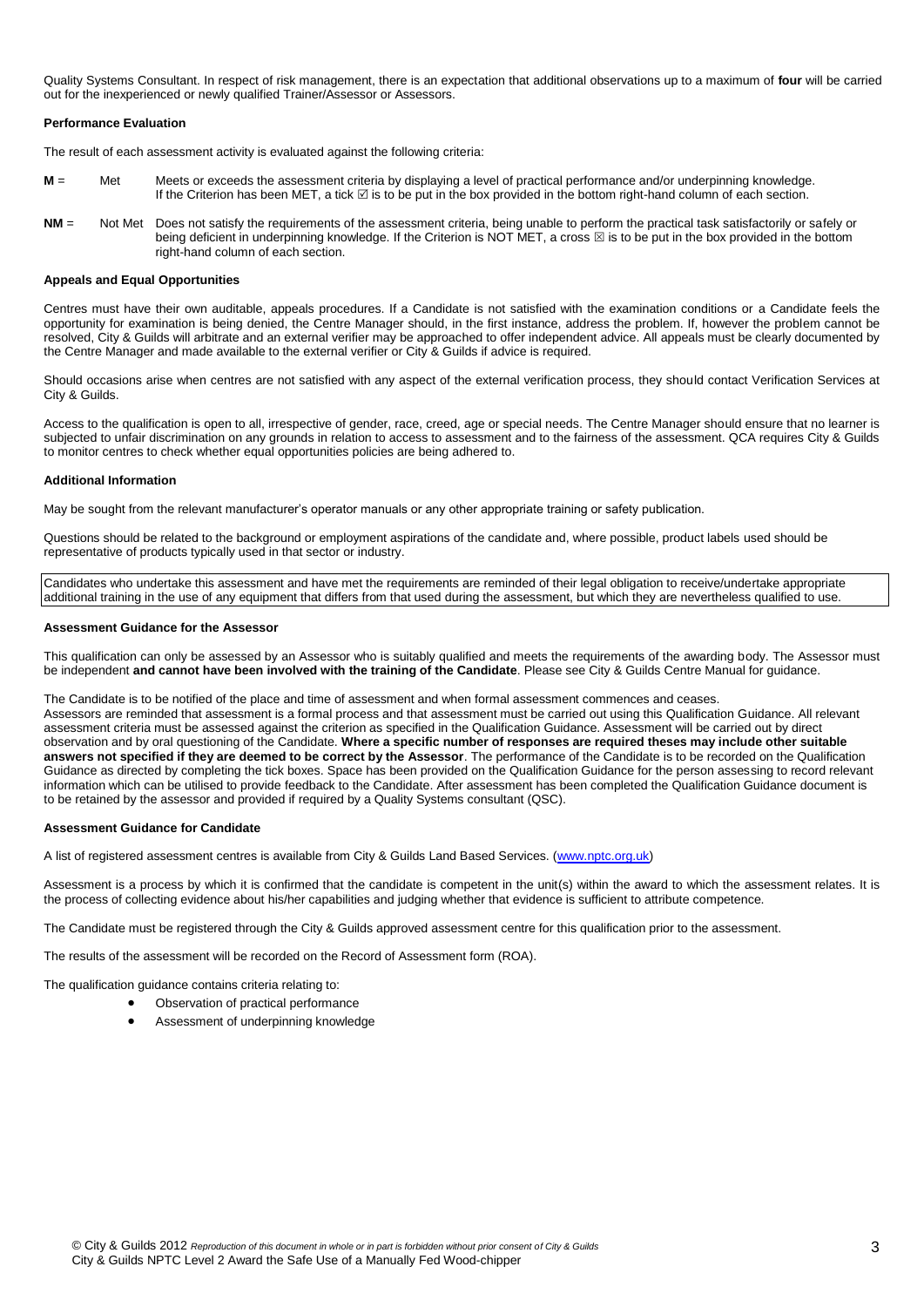#### **Assessment and site requirements:**

The assessment must take place on a suitable site that contains a supply of arisings suitable for chipping. Adequate cover should be available for operator maintenance in the case of inclement weather.

Brash / brushwood / branch material,

Short round-wood of diameter up to in-feed capacity of chipper

Long round-wood must be available of sufficient quantity to enable candidate to feed a variety of sizes & lengths

#### **Chainsaw Safe Practice**

#### **At all times during the assessment, equipment must be used in accordance with industry good practice, whatever the task being carried out.**

- 1. Assessors must hold a current 'First Aid at Work' Certificate.<br>2. All chainsaws used in assessments must comply with rel
- All chainsaws used in assessments must comply with relevant Arboriculture and Forestry Advisory Group (AFAG) guidance and HSE Chainsaws at Work INDG317(rev1), in terms of safety features, and be a model and size suited to the task(s) required.
- 4. Recommended guide bar lengths should be observed, although variations may be accepted at the discretion of the assessor where this is appropriate to the task.
- 5. Candidates should be familiar with the machinery, equipment and tools that they are going to use.
- 6. During chainsaw based assessments a spare working chainsaw must be available.<br>7. Appropriate Personal Protective Equipment (PPE) must be worn at all times by
- Appropriate Personal Protective Equipment (PPE) must be worn at all times by both the candidate and the assessor. All PPE used must comply with relevant AFAG guidance, industry good practice, Health and Safety Executive publications and current legal requirements in terms of specification and use.
- 8. A First Aid kit meeting current regulations, of the appropriate size for the number of persons on site, must be available, along with appropriate fire fighting and suitable welfare facilities e.g. hand cleansing wipes.
- 9. The use of personal first aid kits must be line with current industry good practice.<br>10. The assessor must ensure a site specific risk assessment has been carried or
- The assessor must ensure a site specific risk assessment has been carried out, sufficient control measures implemented and appropriate emergency procedures recorded. All recorded risk assessment information should be clearly legible and accessible to candidates and completed for all locations where assessment activities are scheduled to take place.
- 11. Manual handling techniques must comply with current legislation and industry good practice.
- 
- 12. Any necessary permission must have been granted, and notifications made as appropriate. 13. All equipment being used for this assessment must comply with relevant legislative requirements.<br>14. Information may be sought from the relevant operator manuals or any other appropriate training o
- 14. Information may be sought from the relevant operator manuals or any other appropriate training or safety publication.<br>15. The current requilations for transport, bandling and storage of fuel and oils must be complied w
- 15. The current regulations for transport, handling and storage of fuel and oils must be complied with.
- 
- 16. Provision must be made to avoid the risk of environmental pollution.<br>17. It is the responsibility of the assessor and the candidate to ensure to It is the responsibility of the assessor and the candidate to ensure that any additional requirements and provisions are met as relevant to this qualification.
- 18. At all times during the assessment, candidates must act in a way so as not to endanger themselves, the assessor or any other person or equipment. Work must be carried out to achieve the requirements of the assessment criteria in accordance with all relevant and current legislation and good practice guidance.
- 19. If required, relevant records must be accurately kept.<br>20. Appropriate steps should be taken to maintain effectively
- Appropriate steps should be taken to maintain effective teamwork in respect of other persons on site during the assessment.
- 21. Any appropriate item of machinery complying with current legal requirements is acceptable for the assessment, provided it is suitably equipped for **all** assessment activities to be carried out.
- 22. All equipment being used for this assessment must comply with the relevant requirements of the Provision and Use of Work Equipment Regulations (PUWER) 1998.
- 23. **A breach of Health and Safety that puts any person at risk during the assessment process will result in the assessment being terminated and the Candidate not meeting the required standard.**

This may include taking steps to ensure effective communication and safety precautions.

**Published by City & Guilds Building 500 Abbey Park Stareton Warwickshire CV8 2LY**

**T +44 (0)24 7685 7300 F +44 (0)24 7669 6128 [www.nptc.org.uk](http://www.nptc.org.uk/) e-mail: [information@cityandguilds.com](mailto:information@cityandguilds.com)**

**City & Guilds is a registered charity established to promote education and training**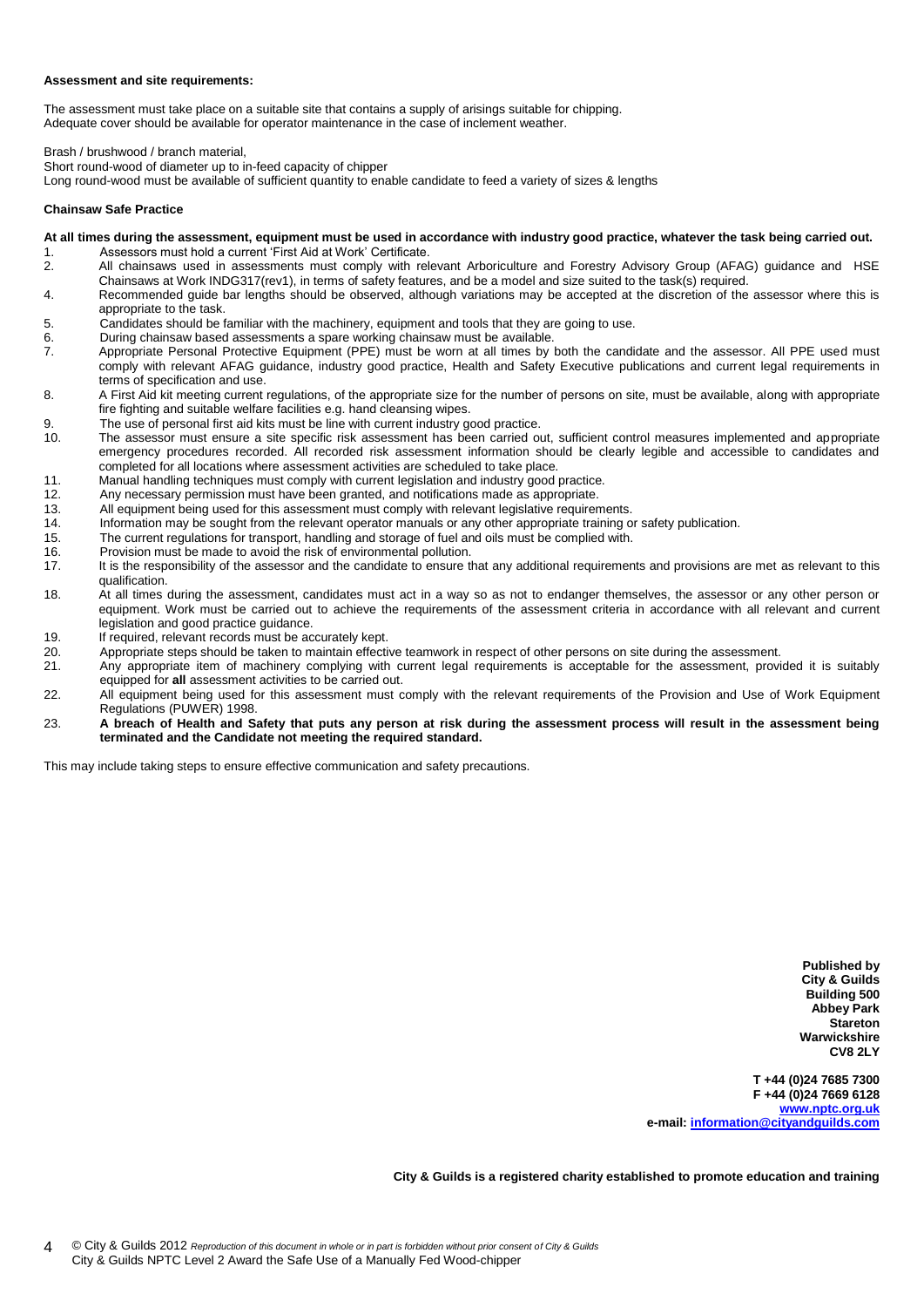| <b>Candidate A</b>               | Name:                                                                                      |                                                                                                       | Date:                                                                                                                               |                                                                                                                                                                                            | <b>Start Time:</b>                                                                                                                                                                                                                                                                                                                | <b>Duration:</b> |                                                                                                       |                                                                                                            |                                                                                   |                                                                                             |  |
|----------------------------------|--------------------------------------------------------------------------------------------|-------------------------------------------------------------------------------------------------------|-------------------------------------------------------------------------------------------------------------------------------------|--------------------------------------------------------------------------------------------------------------------------------------------------------------------------------------------|-----------------------------------------------------------------------------------------------------------------------------------------------------------------------------------------------------------------------------------------------------------------------------------------------------------------------------------|------------------|-------------------------------------------------------------------------------------------------------|------------------------------------------------------------------------------------------------------------|-----------------------------------------------------------------------------------|---------------------------------------------------------------------------------------------|--|
| <b>Candidate B</b>               | Name:                                                                                      |                                                                                                       | Date:                                                                                                                               |                                                                                                                                                                                            | <b>Start Time:</b>                                                                                                                                                                                                                                                                                                                | <b>Duration:</b> |                                                                                                       |                                                                                                            |                                                                                   |                                                                                             |  |
| <b>Candidate C</b>               | Name:                                                                                      |                                                                                                       | Date:                                                                                                                               |                                                                                                                                                                                            | <b>Start Time:</b>                                                                                                                                                                                                                                                                                                                |                  | <b>Duration:</b>                                                                                      |                                                                                                            |                                                                                   |                                                                                             |  |
| <b>Candidate D</b>               | Name:                                                                                      |                                                                                                       | Date:                                                                                                                               |                                                                                                                                                                                            | <b>Start Time:</b>                                                                                                                                                                                                                                                                                                                |                  | <b>Duration:</b>                                                                                      |                                                                                                            |                                                                                   |                                                                                             |  |
| <b>CRITERIA</b><br><b>NUMBER</b> | <b>ASSESSMENT</b><br><b>CRITERIA</b>                                                       | <b>ASSESSOR</b><br><b>GUIDANCE</b>                                                                    |                                                                                                                                     |                                                                                                                                                                                            | <b>ASSESSMENT</b><br><b>ACTIVITIES</b>                                                                                                                                                                                                                                                                                            |                  | A                                                                                                     | <b>CANDIDATE</b><br>$\overline{\mathbf{B}}$                                                                | C                                                                                 | D                                                                                           |  |
| 2.1                              | Identify hazards and risks<br>associated with the<br>working area and the<br>proposed work | Three hazards and risks with<br>the working area<br>Three hazards and risks with<br>the proposed work | $\bullet$<br>$\bullet$                                                                                                              | relevant to:<br>The work area<br>The work to be done                                                                                                                                       | Identify hazards (anything with the potential to cause<br>harm) and risks (who might be harmed and how),<br>Met $\checkmark$ Not Met X                                                                                                                                                                                            |                  | $\Box$<br>□                                                                                           | □<br>⊔                                                                                                     | □<br>□                                                                            | □<br>⊔                                                                                      |  |
| 1.2                              | Explain the risk<br>assessment process                                                     | Five steps to risk assessment                                                                         |                                                                                                                                     | five steps:                                                                                                                                                                                | The risk assessment process may contain the following                                                                                                                                                                                                                                                                             |                  |                                                                                                       |                                                                                                            |                                                                                   |                                                                                             |  |
|                                  |                                                                                            |                                                                                                       | $\bullet$<br>$\bullet$<br>$\bullet$<br>$\bullet$<br>$\bullet$                                                                       | identify the hazards                                                                                                                                                                       | decide who might be harmed and how<br>evaluate the risks and decide on precautions<br>record the findings and implement them<br>review and update the assessment as necessary                                                                                                                                                     |                  | $\Box$<br>□<br>Ц<br>$\Box$<br>$\Box$                                                                  | $\Box$<br>$\Box$<br>□<br>□<br>$\Box$                                                                       | □<br>□<br>⊔<br>□<br>□                                                             | □<br>□<br>⊔<br>□<br>$\Box$                                                                  |  |
|                                  |                                                                                            |                                                                                                       |                                                                                                                                     |                                                                                                                                                                                            | Met $\checkmark$ Not Met X                                                                                                                                                                                                                                                                                                        |                  |                                                                                                       |                                                                                                            |                                                                                   |                                                                                             |  |
| 1.3                              | State emergency planning<br>procedures relevant to the<br>work area                        | State five                                                                                            | $\bullet$<br>$\bullet$<br>$\bullet$<br>٠<br>$\bullet$<br>$\bullet$<br>$\bullet$<br>$\bullet$<br>$\bullet$<br>$\bullet$<br>$\bullet$ | include:<br>location name<br>grid reference<br>designated meeting place<br>site location name<br>nearest access point<br>street name/district<br>wheel drive)<br>hospital and phone number | Emergency procedures relevant to a work site may<br>type of access (public road/light vehicles, four-<br>suitable helicopter landing area<br>phone number of nearest doctor<br>location of nearest accident and emergency<br>works manager contact details<br>your own contact number/mobile number<br>Met $\checkmark$ Not Met X |                  | □<br>$\Box$<br>⊔<br>$\Box$<br>⊔<br>$\Box$<br>$\Box$<br>$\Box$<br>$\Box$<br>$\Box$<br>$\Box$<br>□<br>□ | $\Box$<br>$\Box$<br>□<br>$\Box$<br>□<br>П<br>$\Box$<br>$\Box$<br>$\Box$<br>$\Box$<br>□<br>$\Box$<br>$\Box$ | $\Box$<br>□<br>□<br>□<br>□<br>□<br>$\Box$<br>□<br>$\Box$<br>$\Box$<br>□<br>□<br>□ | □<br>$\Box$<br>□<br>$\Box$<br>□<br>□<br>□<br>□<br>$\Box$<br>$\Box$<br>□<br>$\Box$<br>$\Box$ |  |
| 1.1                              | State legislation covering<br>wood-chipping operations                                     | State five by name with a<br>basic outline of the<br>implication on a wood-                           | $\bullet$                                                                                                                           | carried for all activities                                                                                                                                                                 | The Management of Health and Safety at Work<br>Regulations 1999 - a risk assessment must be                                                                                                                                                                                                                                       |                  | $\Box$                                                                                                | $\Box$                                                                                                     | □                                                                                 | □                                                                                           |  |
|                                  |                                                                                            | chipping operation                                                                                    | $\bullet$                                                                                                                           |                                                                                                                                                                                            | Personal Protective Equipment Regulations<br>1992 - PPE must be supplied and worn                                                                                                                                                                                                                                                 |                  | $\Box$                                                                                                | $\Box$                                                                                                     | □                                                                                 | $\Box$                                                                                      |  |
|                                  |                                                                                            |                                                                                                       | $\bullet$<br>$\bullet$                                                                                                              | techniques<br>vibrations                                                                                                                                                                   | Manual Handling Operations Regulations 1992 -<br>not to manually handle, use safe lifting<br>The Control of Vibration at Work Regulations<br>2005 – to reduce the risk to health from                                                                                                                                             |                  | $\Box$                                                                                                | $\Box$                                                                                                     | □                                                                                 | $\Box$                                                                                      |  |
|                                  |                                                                                            |                                                                                                       | $\bullet$                                                                                                                           | regular checks are made                                                                                                                                                                    | Provision and Use of Work Equipment<br>Regulations (PUWER) 1998 - requires that                                                                                                                                                                                                                                                   |                  | □<br>$\Box$                                                                                           | $\Box$                                                                                                     | ⊔                                                                                 | □                                                                                           |  |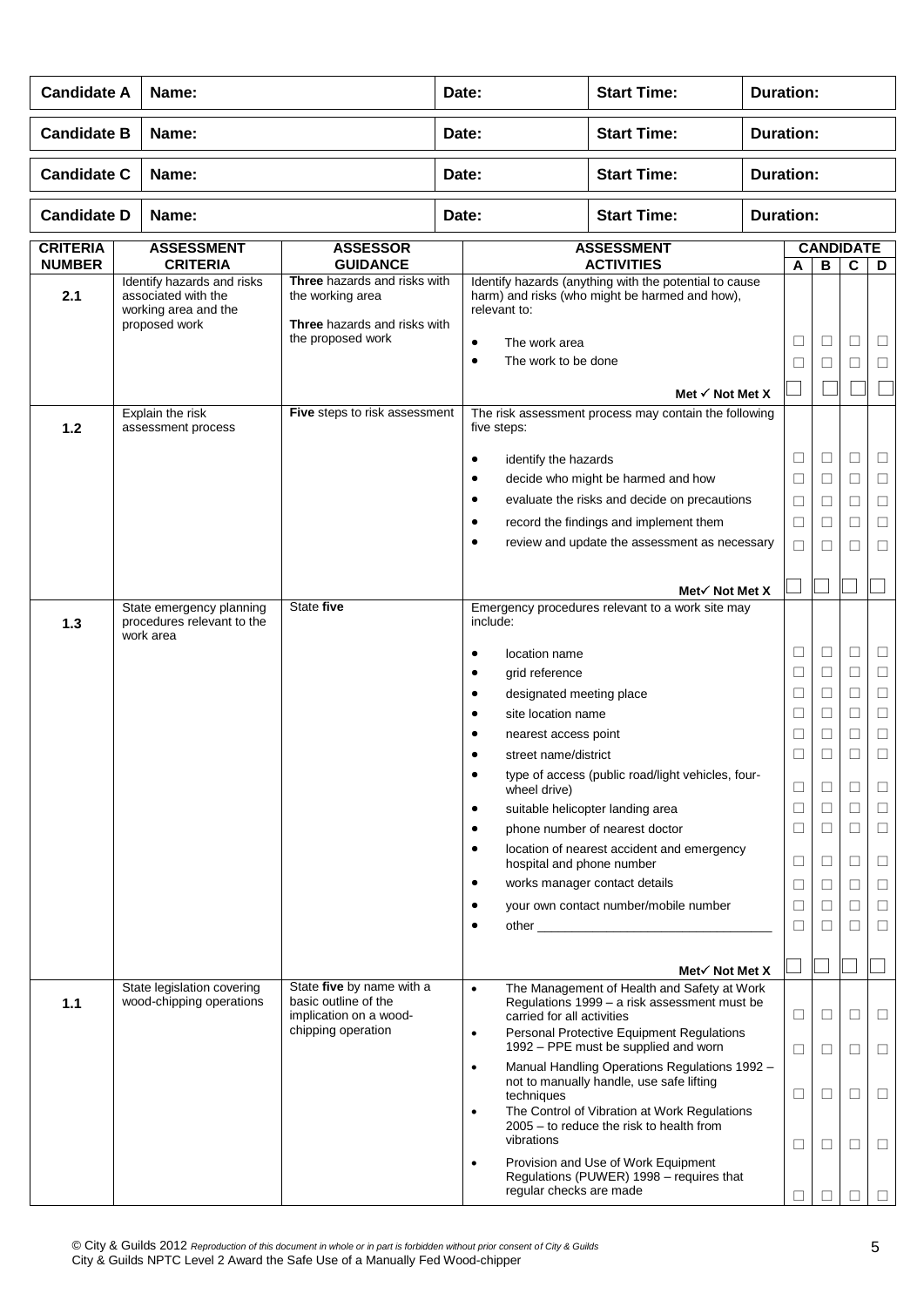| <b>CRITERIA</b> | <b>ASSESSMENT</b>                                      | <b>ASSESSOR</b>                              | <b>ASSESSMENT</b>                                                                                                        | <b>CANDIDATE</b> |                   |             |        |
|-----------------|--------------------------------------------------------|----------------------------------------------|--------------------------------------------------------------------------------------------------------------------------|------------------|-------------------|-------------|--------|
| <b>NUMBER</b>   | <b>CRITERIA</b>                                        | <b>GUIDANCE</b>                              | <b>ACTIVITIES</b>                                                                                                        | A                | B                 | С           | D      |
| $1.1$ cont      |                                                        |                                              | Noise at Work Regulations 2005 - hearing<br>$\bullet$<br>protection must be worn over 85db                               | □                | □                 | □           | ⊔      |
|                 |                                                        |                                              | COSHH - hazard awareness of toxic<br>٠<br>vegetation/chemicals                                                           | $\Box$           | □                 | $\Box$      | $\Box$ |
|                 |                                                        |                                              | Countryside and Wildlife Act 1981 -<br>$\bullet$<br>operation carried out at times to minimise<br>the impact on wildlife | $\Box$           | □                 | $\Box$      | ⊔      |
|                 |                                                        |                                              | RIDDOR - reporting of dangerous<br>$\bullet$<br>occurrences and accidents                                                | $\Box$           | $\Box$            | $\Box$      | $\Box$ |
|                 |                                                        | State two wood chipper<br>specifics of PUWER | Provision and Use of Work Equipment Regulations<br>(PUWER) 1998                                                          |                  |                   |             |        |
|                 |                                                        |                                              | self propelled machines<br>٠<br>roll over protective structure (ROPs)<br>٠                                               | $\Box$<br>□      | $\Box$<br>⊔       | $\Box$<br>□ | ⊔<br>⊔ |
|                 |                                                        |                                              | power take off (PTO)<br>$\bullet$<br>operator protection at in feed shoots<br>٠                                          | $\Box$<br>□      | $\vert \ \ \vert$ | $\Box$<br>П | □<br>□ |
|                 |                                                        |                                              | Met√ Not Met X                                                                                                           |                  |                   |             |        |
| 3.4             | Use Personal Protective<br>Equipment (PPE) and         | Assessor to observe                          | As per manufacturers recommendations, PPE should<br>include appropriate:                                                 |                  |                   |             |        |
|                 | machine safety features for<br>wood chipper operations |                                              | safety helmet<br>٠                                                                                                       | $\Box$           | $\Box$            | $\Box$      | $\Box$ |
|                 |                                                        |                                              | eye protection<br>٠                                                                                                      | $\Box$           | ⊔                 | $\Box$      | □      |
|                 |                                                        |                                              | ear defenders                                                                                                            | □                | □                 | $\Box$      | $\Box$ |
|                 |                                                        |                                              | gloves                                                                                                                   | $\Box$           | $\Box$            | $\Box$      | $\Box$ |
|                 |                                                        |                                              | non snag clothing<br>٠                                                                                                   | $\Box$           | □                 | $\Box$      | $\Box$ |
|                 |                                                        |                                              | safety boots with protective toecaps<br>$\bullet$                                                                        | $\Box$           | □                 | $\Box$      | $\Box$ |
|                 |                                                        |                                              | personal first aid kits should be available<br>٠                                                                         | □                | ⊔                 | $\Box$      | $\Box$ |
|                 |                                                        |                                              | additional PPE as required by the risk<br>٠<br>assessment                                                                | □                | □                 | П           | □      |
|                 |                                                        |                                              | Met√ Not Met X                                                                                                           |                  |                   |             |        |
| 2.2             | Identify safety features of<br>the wood chipper        | State all safety features                    | Safety features identified must include:                                                                                 |                  |                   |             |        |
|                 |                                                        |                                              | roller feed safety trip bar<br>$\bullet$                                                                                 | $\Box$           | □                 | $\Box$      | $\Box$ |
|                 |                                                        |                                              | warning / information symbols identified and<br>interpreted                                                              | $\Box$           | П                 | п           | П      |
|                 |                                                        |                                              | in-feed and discharge chutes secured<br>$\bullet$                                                                        | □                |                   |             | $\Box$ |
|                 |                                                        |                                              | machine safety guards secured<br>٠                                                                                       | ⊔                | ⊔                 | □           | ⊔      |
|                 |                                                        |                                              | machine controls identified<br>٠                                                                                         | $\Box$           | □                 | $\Box$      | $\Box$ |
|                 |                                                        |                                              | machine breaking/stabilising equipment                                                                                   | $\Box$           |                   |             | $\Box$ |
|                 |                                                        |                                              | Met $\checkmark$ Not Met X                                                                                               |                  |                   |             |        |
| 5.3             | Carry out maintenance on<br>the wood chipper           | <b>MACHINE SPECIFIC</b>                      | Maintenance tasks carried out as outlined in<br>manufacturer's or operators instruction book, including;                 |                  |                   |             |        |
|                 |                                                        | Carry out and explain the                    | wear appropriate PPE<br>٠                                                                                                | $\Box$           | $\Box$            | $\Box$      | ⊔      |
|                 |                                                        | maintenance of the wood<br>chipper           | ensure that machine is made safe<br>٠                                                                                    | □                | ⊔                 | $\Box$      | ⊔      |
|                 |                                                        |                                              | key removed<br>٠                                                                                                         | $\Box$           | □                 | $\Box$      | $\Box$ |
|                 |                                                        |                                              | oil level sufficient<br>$\bullet$                                                                                        | $\Box$           | ⊔                 | $\Box$      | □      |
|                 |                                                        |                                              | air filter inspected and cleaned                                                                                         | ⊔                | ⊔                 | ⊔           | ⊔      |
|                 |                                                        |                                              | cooling system inspected & cleaned & coolant<br>$\bullet$<br>level checked (if appropriate)                              | □                | $\Box$            | $\Box$      | $\Box$ |
|                 |                                                        |                                              | fuel system and level checked<br>$\bullet$                                                                               | $\Box$           | ⊔                 | $\Box$      | $\Box$ |
|                 |                                                        |                                              | electrical system checked for damage                                                                                     | □                | ⊔                 | □           | ⊔      |
|                 |                                                        |                                              | greasing and lubricating points                                                                                          | $\Box$           | $\Box$            | $\Box$      | $\Box$ |
|                 |                                                        |                                              | pulleys, clutches, shafts etc. inspected (if<br>accessible)                                                              | □                | $\Box$            | $\Box$      | ⊔      |
|                 |                                                        |                                              | drive belts in good condition and tensioned<br>$\bullet$<br>correctly (if fitted)                                        | $\Box$           | □                 | $\Box$      | $\Box$ |
|                 |                                                        |                                              | hydraulic system checked for leaks or damage<br>(hoses, pump, motors, spool valves, filters etc.)                        | □                |                   |             |        |

© City & Guilds 2012 *Reproduction of this document in whole or in part is forbidden without prior consent of City & Guilds* City & Guilds NPTC Level 2 Award the Safe Use of a Manually Fed Wood-chipper 6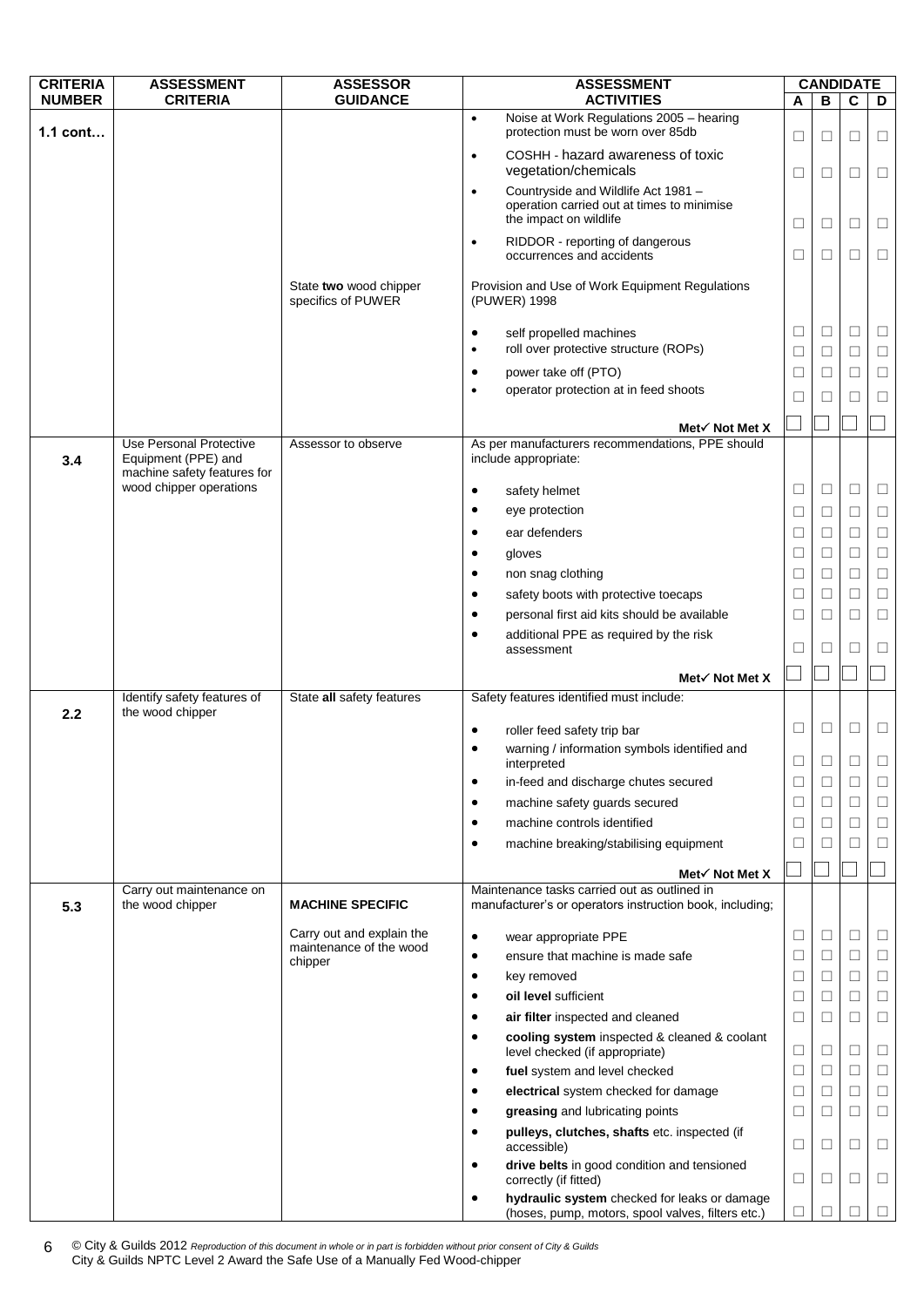| <b>CRITERIA</b> | <b>ASSESSMENT</b>         | <b>ASSESSOR</b>                                                      | <b>ASSESSMENT</b>                                                                                              |        |        | <b>CANDIDATE</b> |        |
|-----------------|---------------------------|----------------------------------------------------------------------|----------------------------------------------------------------------------------------------------------------|--------|--------|------------------|--------|
| <b>NUMBER</b>   | <b>CRITERIA</b>           | <b>GUIDANCE</b>                                                      | <b>ACTIVITIES</b>                                                                                              | Α      | B      | C                | D      |
| 5.3 cont        |                           |                                                                      | linkages, pivots, springs etc. inspected and<br>$\bullet$<br>lubricated                                        | □      | $\Box$ | □                | $\Box$ |
|                 |                           |                                                                      | feed rollers in safe condition<br>٠                                                                            | ⊔      | $\Box$ | □                | $\Box$ |
|                 |                           | Inspect blades/knives                                                | safety trip bar and reset mechanism in safe<br>$\bullet$<br>condition                                          | $\Box$ | $\Box$ | □                | $\Box$ |
|                 |                           |                                                                      | stress control components intact and free of<br>$\bullet$<br>debris / dirt (if accessible)                     | $\Box$ | $\Box$ | $\Box$           | $\Box$ |
|                 |                           |                                                                      | hydraulic oil level correct<br>$\bullet$                                                                       | ⊔      | $\Box$ | П                | $\Box$ |
|                 |                           |                                                                      | Cutting system checks may include:                                                                             |        |        |                  |        |
|                 |                           |                                                                      | blades / knives and anvil / counter-knife are<br>$\bullet$<br>secure                                           | □      | $\Box$ | ⊔                | □      |
|                 |                           |                                                                      | blades / knives and anvil / counter-knife (etc.)<br>$\bullet$<br>checked for wear or damage                    | $\Box$ | $\Box$ | $\Box$           | $\Box$ |
|                 |                           |                                                                      | blade / anvil clearance correct (if appropriate)<br>$\bullet$                                                  | □      | $\Box$ | □                | $\Box$ |
|                 |                           |                                                                      | flywheel, drum, bearings, paddles etc.<br>$\bullet$<br>checked (as appropriate to machine)                     | ⊔      | □      | □                | $\Box$ |
|                 |                           |                                                                      | bearings in good order<br>$\bullet$                                                                            | $\Box$ | $\Box$ | □                | $\Box$ |
|                 |                           |                                                                      | mechanism free of debris, string, wire etc<br>$\bullet$                                                        | □      | $\Box$ | П                | $\Box$ |
|                 |                           |                                                                      | Met√ Not Met X                                                                                                 |        |        |                  |        |
|                 | Explain the maintenance   | Candidate to state blade/knife                                       | $\bullet$<br>wear appropriate PPE                                                                              | ⊔      | $\Box$ | П                | $\Box$ |
| 5.1             | and checks of the cutting | removal                                                              | ensure that machine is made safe<br>$\bullet$                                                                  | $\Box$ | $\Box$ | □                | $\Box$ |
|                 | system                    |                                                                      | key removed<br>$\bullet$                                                                                       | ⊔      | $\Box$ | □                | $\Box$ |
|                 |                           |                                                                      | debris around blades removed<br>٠                                                                              | $\Box$ | $\Box$ | $\Box$           | $\Box$ |
|                 |                           |                                                                      | remove knives / blades as appropriate<br>٠                                                                     | ⊔      | $\Box$ | П                | $\Box$ |
|                 |                           |                                                                      | replace, set & secure sharp, balanced set with<br>$\bullet$<br>correct torque settings                         | ⊔      | □      | □                | $\Box$ |
|                 |                           |                                                                      | set & secure anvil / counter knife<br>$\bullet$                                                                | $\Box$ | $\Box$ | $\Box$           | $\Box$ |
|                 |                           |                                                                      | check clearances are correct<br>$\bullet$                                                                      | □      | $\Box$ | □                | $\Box$ |
|                 |                           |                                                                      | hazards and results of incorrect fitting and<br>$\bullet$<br>clearance of the blades / anvil commented on      | ⊔      | □      | ⊔                | $\Box$ |
|                 |                           |                                                                      | characteristics required of new or sharpened<br>$\bullet$<br>replacement blades commented on (Balanced<br>etc) | ⊔      | L      |                  |        |
|                 |                           | State three possible causes<br>of blade/knife damage                 | Possible causes of damage to blade/knife may include:                                                          |        |        |                  |        |
|                 |                           |                                                                      | $\bullet$<br>anvil /counter-knife & blade / knife contact                                                      | ⊔      | $\Box$ | ⊔                | $\Box$ |
|                 |                           |                                                                      | loose mountings / bolts / nuts<br>$\bullet$                                                                    | ⊔      | $\Box$ | □                | $\Box$ |
|                 |                           |                                                                      | over-tightened bolts / nuts<br>٠                                                                               | □      | $\Box$ | □                | $\Box$ |
|                 |                           |                                                                      | soil damage<br>٠                                                                                               | □      | $\Box$ | □                | $\Box$ |
|                 |                           |                                                                      | damage from metal / stone / hard objects                                                                       | ⊔      | $\Box$ | □                | $\Box$ |
|                 |                           | State possible consequences<br>of poorly maintained<br>blades/knives | Possible consequences of poorly maintained blades/<br>knives could include:                                    |        |        |                  |        |
|                 |                           |                                                                      | machine not working efficiently<br>$\bullet$                                                                   | □      | $\Box$ | □                | $\Box$ |
|                 |                           | State all three                                                      | cutting mechanism overheats/ warps<br>$\bullet$                                                                | $\Box$ | $\Box$ | $\Box$           | $\Box$ |
|                 |                           |                                                                      | increased likelihood of jamming<br>$\bullet$                                                                   | □      | $\Box$ | $\Box$           | $\Box$ |
|                 |                           |                                                                      | ٠                                                                                                              | ⊔      | □      | □                | $\Box$ |
|                 |                           |                                                                      | Met√ Not Met X                                                                                                 |        |        |                  |        |
|                 | State different types of  | State two                                                            | Mechanism may include                                                                                          |        |        |                  |        |
| 4.1             | cutting mechanisms        |                                                                      | flywheel<br>$\bullet$                                                                                          | □      | $\Box$ | ⊔                | $\Box$ |
|                 |                           |                                                                      | drum<br>٠                                                                                                      | ⊔      | □      | $\Box$           | $\Box$ |
|                 |                           |                                                                      | spiral                                                                                                         | $\Box$ | $\Box$ | $\Box$           | $\Box$ |
|                 |                           |                                                                      |                                                                                                                | ⊔      | □      | □                | $\Box$ |
|                 |                           |                                                                      | Met√ Not Met X                                                                                                 |        |        |                  |        |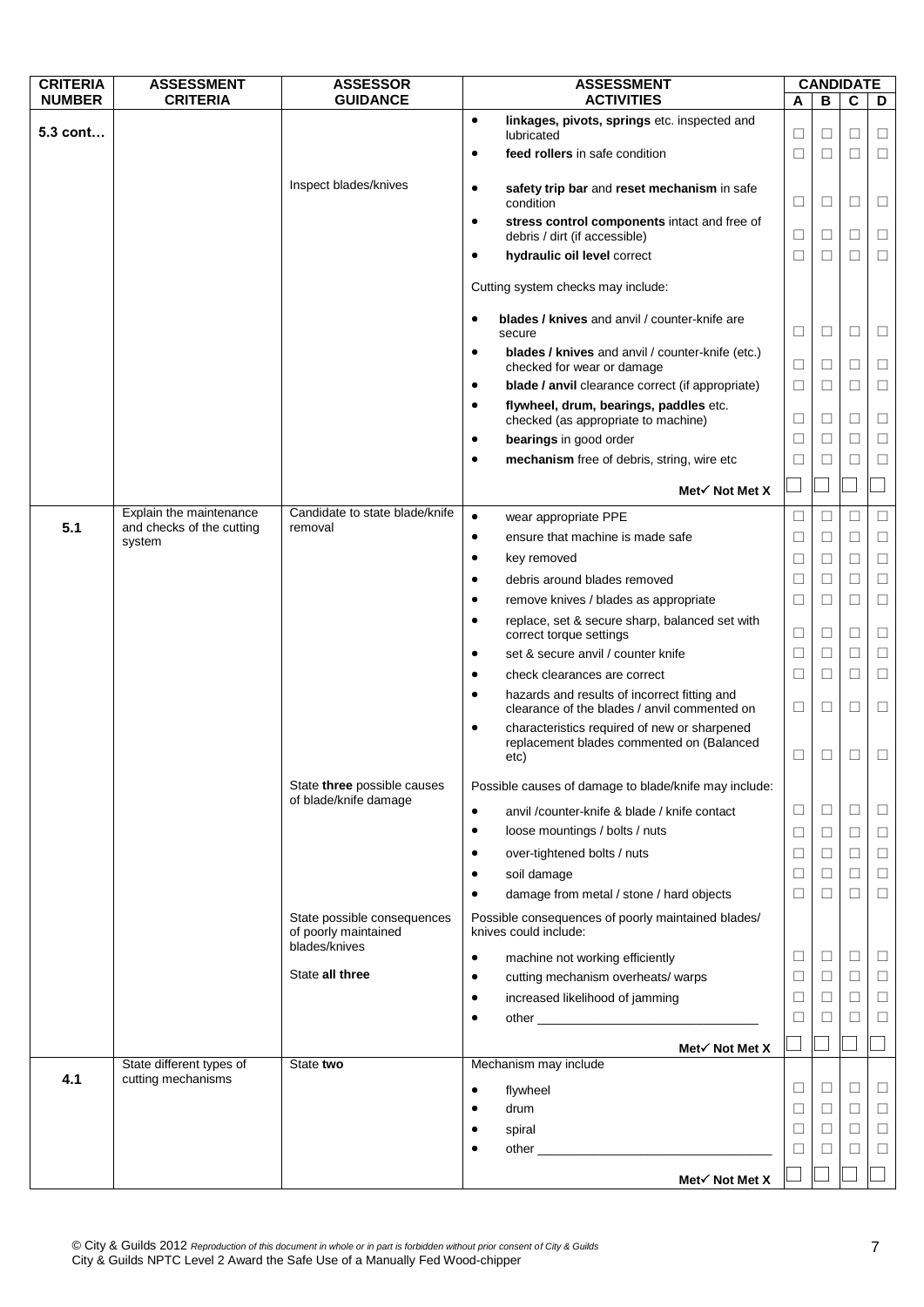| <b>CRITERIA</b> | <b>ASSESSMENT</b>                                                          | <b>ASSESSOR</b>                                                                                  | <b>ASSESSMENT</b>                                                                                                                                                      |        |        | <b>CANDIDATE</b> |        |
|-----------------|----------------------------------------------------------------------------|--------------------------------------------------------------------------------------------------|------------------------------------------------------------------------------------------------------------------------------------------------------------------------|--------|--------|------------------|--------|
| <b>NUMBER</b>   | <b>CRITERIA</b>                                                            | <b>GUIDANCE</b>                                                                                  | <b>ACTIVITIES</b>                                                                                                                                                      | A      | B      | С                | D      |
| 5.4             | Reassemble the wood<br>chipper to a functional and<br>operational standard | Assessor to observe                                                                              | Reassembled according to manufacturers<br>recommendations                                                                                                              | □      | □      | $\Box$           | □      |
|                 |                                                                            |                                                                                                  | Convert to transport position:                                                                                                                                         |        |        |                  |        |
|                 |                                                                            |                                                                                                  | isolate power source as per manufacturer's<br>$\bullet$<br>recommendations                                                                                             | ⊔      | $\Box$ | □                | ⊔      |
|                 |                                                                            |                                                                                                  | secure in-feed and out-feed chutes for transport<br>$\bullet$                                                                                                          | $\Box$ | $\Box$ | $\Box$           | $\Box$ |
|                 |                                                                            |                                                                                                  | raise stabilisers, lock turntable etc. as<br>appropriate to machine                                                                                                    | $\Box$ | $\Box$ | ⊔                | □      |
|                 |                                                                            |                                                                                                  | Met $\checkmark$ Not Met X                                                                                                                                             |        |        |                  |        |
| 2.3             | State factors to consider<br>when manoeuvring a wood                       | <b>MACHINE AND SITE</b><br><b>SPECIFIC</b>                                                       | Machine moved to work position in safe manner may<br>include:                                                                                                          |        |        |                  |        |
|                 | chipper to the work<br>position                                            | Candidate to state factors on<br>how to manoeuvre the wood                                       | $\bullet$<br>awareness of slopes and obstacles on the<br>ground                                                                                                        | $\Box$ | $\Box$ | $\Box$           | $\Box$ |
|                 |                                                                            | chipper                                                                                          | use of banksman if required when reversing /<br>$\bullet$<br>moving wood chipper where visibility impaired                                                             | $\Box$ | □      | □                | □      |
|                 |                                                                            |                                                                                                  | machine moved at safe speed<br>$\bullet$                                                                                                                               | ⊔      | □      | □                | $\Box$ |
|                 |                                                                            |                                                                                                  | appropriate use of operator controls for self<br>$\bullet$<br>propelled machines                                                                                       | ⊔      | □      | □                | □      |
|                 |                                                                            |                                                                                                  | appropriate use of hitching attachment/ three<br>$\bullet$<br>point linkage when manoeuvring a tractor-<br>mounted machine                                             | $\Box$ | $\Box$ | □                | □      |
|                 |                                                                            |                                                                                                  | appropriate control of trailed wood chipper when<br>$\bullet$<br>manoeuvring on site                                                                                   | $\Box$ | $\Box$ | $\Box$           | $\Box$ |
|                 |                                                                            |                                                                                                  | machines have high centre of gravity therefore<br>٠<br>tendency to tip over                                                                                            | $\Box$ | $\Box$ | □                | $\Box$ |
|                 |                                                                            |                                                                                                  | chocking of wheels/tracks on slopes<br>$\bullet$                                                                                                                       | ⊔      | □      | $\perp$          | □      |
|                 |                                                                            |                                                                                                  | avoid turning on slopes / ramps with tracked<br>٠<br>machine                                                                                                           | $\Box$ | □      | $\Box$           | $\Box$ |
|                 |                                                                            |                                                                                                  | operator must be on upper side when ascending<br>$\bullet$<br>or descending slopes                                                                                     | $\Box$ | $\Box$ | $\Box$           | $\Box$ |
|                 |                                                                            |                                                                                                  | extreme care when climbing over an obstacle<br>$\bullet$<br>(e.g. roots, holes, steps) or change of angle at<br>top of ramp as machine can rear up / slew<br>violently | $\Box$ | $\Box$ | □                | ⊔      |
|                 |                                                                            |                                                                                                  | hydraulic fluid must be warm before negotiating<br>uphill slope                                                                                                        | □      | □      | П                | □      |
|                 |                                                                            |                                                                                                  | ensure ramps / bridging to support weight of<br>$\bullet$<br>machine are strong enough                                                                                 | ⊔      | □      | $\Box$           | □      |
|                 |                                                                            | Position wood chipper chute                                                                      | Check that, prior to operation:                                                                                                                                        |        |        |                  |        |
|                 |                                                                            |                                                                                                  | feed hopper and discharge chute are correctly<br>$\bullet$<br>set                                                                                                      | □      | $\Box$ | П                | □      |
|                 |                                                                            |                                                                                                  | Met $\checkmark$ Not Met X                                                                                                                                             |        |        |                  |        |
|                 | Carry out pre start checks                                                 | Assessor to observe                                                                              | For trailed wood chippers:                                                                                                                                             |        |        |                  |        |
| 3.1             | on the wood chipper                                                        | For trailed chippers, the<br>candidate is not required to<br>manoeuvre the machine with          | jockey wheel lowered or hitch attachment on<br>$\bullet$<br>vehicle secure                                                                                             | ⊔      | □      | □                | ⊔      |
|                 |                                                                            | the towing vehicle.                                                                              | brakes, chocks, stabiliser(s) applied as<br>$\bullet$<br>appropriate                                                                                                   | ⊔      | □      | ⊔                | ⊔      |
|                 |                                                                            |                                                                                                  | turn-table (if fitted) is locked in position<br>$\bullet$                                                                                                              | $\Box$ | □      | $\Box$           | $\Box$ |
|                 |                                                                            | For tractor mounted chippers<br>the candidate must be able to<br>operate the tractor to lift and | For 3-point linkage machines:<br>attachment of lift arms, top link and stabilisers is<br>$\bullet$<br>secure                                                           | $\Box$ | $\Box$ | □                | ⊔      |
|                 |                                                                            | lower the chipper and re-<br>position if necessary. The                                          | $\bullet$<br>machine is correctly aligned                                                                                                                              | $\Box$ | $\Box$ | $\Box$           | $\Box$ |
|                 |                                                                            | tractor is an integral part of<br>the chipper set up.<br>This qualification will not             | engagement of PTO shaft or other drive<br>$\bullet$<br>mechanisms is secure and safe                                                                                   | $\Box$ | □      | □                | $\Box$ |
|                 |                                                                            | imply that the candidate is a<br>competent tractor driver.                                       | all PTO guards are secure and in good condition<br>$\bullet$                                                                                                           | $\Box$ | $\Box$ | $\Box$           | $\Box$ |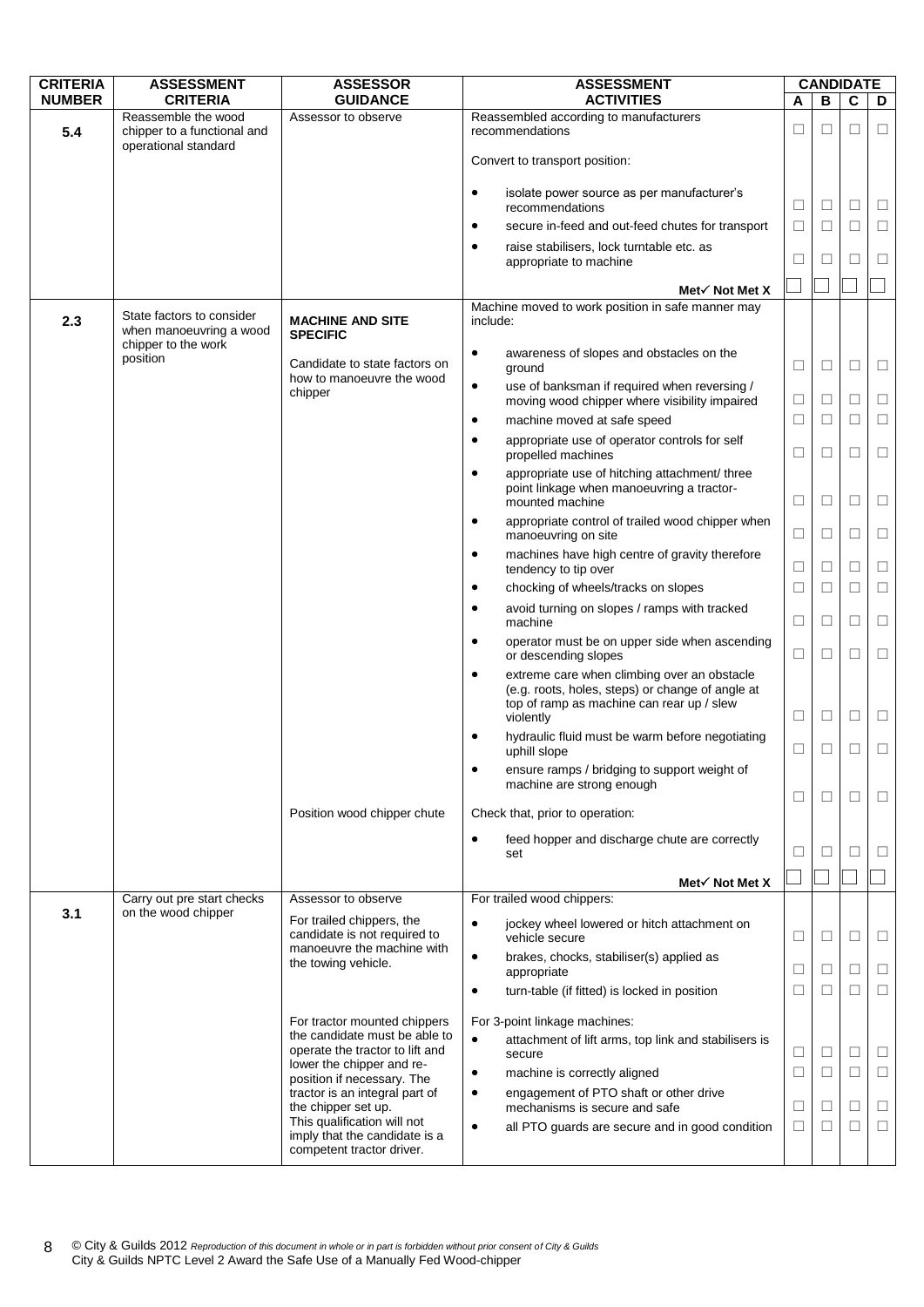| В<br>D<br>A<br>For tracked wood chippers:<br>For tracked chippers the<br>$3.1$ cont<br>candidate must be able to<br>$\bullet$<br>tracks, rollers, sprockets etc are in safe condition<br>move the machine using the<br>$\Box$<br>□<br>and tensioned / aligned correctly<br>⊔<br>$\vert \ \ \vert$<br>controls.<br>hydraulic levelling / widening is employed as<br>$\bullet$<br>$\Box$<br>□<br>П<br>⊔<br>appropriate (if fitted)<br>Met $\checkmark$ Not Met X<br>Site inspection to include:<br>Carry out site inspection<br>Assessor to observe<br>2.4<br>$\Box$<br>$\Box$<br>□<br>□<br>$\bullet$<br>walk the site and remove or mark hazards<br>confirm the condition of the site as acceptable for<br>$\bullet$<br>the operation to take place<br>$\Box$<br>□<br>□<br>□<br>$\bullet$<br>report to the appropriate person if the site<br>$\Box$<br>$\Box$<br>condition is unsuitable<br>П<br>⊔<br>set out warning signs and barriers (if<br>$\bullet$<br>$\Box$<br>□<br>appropriate) to advise or exclude public/animals<br>⊔<br>⊔<br>$\bullet$<br>implement suitable controls to protect the<br>$\bullet$<br>operator<br>$\Box$<br>П<br>$\perp$<br>$\vert \ \ \vert$<br>Met $\checkmark$ Not Met X<br>State three precautions<br>Precautions observes may include:<br>State precautions to be<br>observed when working<br>1.5<br>adjacent to highways<br>□<br>$\Box$<br>⊔<br>$\bullet$<br>wear high visibility clothing<br>⊔<br>warning signs deployed in accordance with<br>$\bullet$<br>$\Box$<br>$\Box$<br>department of transport requirements<br>$\Box$<br>□<br>exclusion zone / barriers set up to protect both<br>$\bullet$<br>$\Box$<br>$\Box$<br>$\Box$<br>$\Box$<br>operators and public<br>$\Box$<br>□<br>$\Box$<br>$\Box$<br>position machine safely<br>$\bullet$<br>$\Box$<br>discharge chips safely<br>□<br>□<br>⊔<br>$\bullet$<br>$\Box$<br>$\Box$<br>□<br>□<br>ensure constant awareness of traffic<br>$\bullet$<br>Met $\checkmark$ Not Met X<br>If material has been stacked<br>Prepare the material for<br>$\bullet$<br>$\Box$<br>$\Box$<br>material for chipping stacked appropriately<br>□<br>□<br>3.3<br>chipping<br>appropriately prior to the<br>$\Box$<br>$\Box$<br>timber (etc.) free from foreign objects<br>$\Box$<br>□<br>$\bullet$<br>assessment, candidate must<br>demonstrate knowledge of<br>$\Box$<br>$\bullet$<br>hazardous materials not to be chipped identified<br>$\Box$<br>□<br>□<br>how to present timber in<br>stacks<br>State two hazards from<br>dead and / or brittle material can shatter and<br>$\bullet$<br>timber that requires particular<br>□<br>□<br>pieces can hit operator<br>⊔<br>$\vert \ \ \vert$<br>care at in-feed chute to avoid<br>$\bullet$<br>bent material can move violently and injure the<br>injury<br>□<br>⊔<br>⊔<br>⊔<br>operator<br>material can catch on clothing and drag operator<br>$\bullet$<br>□<br>□<br>⊔<br>⊔<br>or cause physical damage to operator<br>State two harmful materials<br>Hazardous material that requires particular PPE:<br>and their control measures<br>$\bullet$<br>dry / fungus infested material produces dust;<br>breathing and eye protection may be required<br>□<br>⊔<br>⊔<br>⊔<br>thorny material can cause injury; additional hand,<br>$\bullet$<br>arm and face protection may be required<br>⊔<br>$\Box$<br>⊔<br>⊔<br>toxic material; additional face, arm, hand and<br>$\bullet$<br>$\Box$<br>□<br>□<br>□<br>breathing protection may be required<br>contamination by other harmful material e.g.<br>$\bullet$<br>sewage / waste; face, body and breathing<br>□<br>□<br>protection may be required<br>⊔<br>⊔<br>Met√ Not Met X | <b>CRITERIA</b> | <b>ASSESSMENT</b> | <b>ASSESSOR</b> | <b>ASSESSMENT</b> | <b>CANDIDATE</b> |   |  |
|------------------------------------------------------------------------------------------------------------------------------------------------------------------------------------------------------------------------------------------------------------------------------------------------------------------------------------------------------------------------------------------------------------------------------------------------------------------------------------------------------------------------------------------------------------------------------------------------------------------------------------------------------------------------------------------------------------------------------------------------------------------------------------------------------------------------------------------------------------------------------------------------------------------------------------------------------------------------------------------------------------------------------------------------------------------------------------------------------------------------------------------------------------------------------------------------------------------------------------------------------------------------------------------------------------------------------------------------------------------------------------------------------------------------------------------------------------------------------------------------------------------------------------------------------------------------------------------------------------------------------------------------------------------------------------------------------------------------------------------------------------------------------------------------------------------------------------------------------------------------------------------------------------------------------------------------------------------------------------------------------------------------------------------------------------------------------------------------------------------------------------------------------------------------------------------------------------------------------------------------------------------------------------------------------------------------------------------------------------------------------------------------------------------------------------------------------------------------------------------------------------------------------------------------------------------------------------------------------------------------------------------------------------------------------------------------------------------------------------------------------------------------------------------------------------------------------------------------------------------------------------------------------------------------------------------------------------------------------------------------------------------------------------------------------------------------------------------------------------------------------------------------------------------------------------------------------------------------------------------------------------------------------------------------------------------------------------------------------------------------------------------------------------------------------------------------------------------------------------------------------------------------------------------------------------------------------------------------------------------------------------------------|-----------------|-------------------|-----------------|-------------------|------------------|---|--|
|                                                                                                                                                                                                                                                                                                                                                                                                                                                                                                                                                                                                                                                                                                                                                                                                                                                                                                                                                                                                                                                                                                                                                                                                                                                                                                                                                                                                                                                                                                                                                                                                                                                                                                                                                                                                                                                                                                                                                                                                                                                                                                                                                                                                                                                                                                                                                                                                                                                                                                                                                                                                                                                                                                                                                                                                                                                                                                                                                                                                                                                                                                                                                                                                                                                                                                                                                                                                                                                                                                                                                                                                                                                | <b>NUMBER</b>   | <b>CRITERIA</b>   | <b>GUIDANCE</b> | <b>ACTIVITIES</b> |                  | C |  |
|                                                                                                                                                                                                                                                                                                                                                                                                                                                                                                                                                                                                                                                                                                                                                                                                                                                                                                                                                                                                                                                                                                                                                                                                                                                                                                                                                                                                                                                                                                                                                                                                                                                                                                                                                                                                                                                                                                                                                                                                                                                                                                                                                                                                                                                                                                                                                                                                                                                                                                                                                                                                                                                                                                                                                                                                                                                                                                                                                                                                                                                                                                                                                                                                                                                                                                                                                                                                                                                                                                                                                                                                                                                |                 |                   |                 |                   |                  |   |  |
|                                                                                                                                                                                                                                                                                                                                                                                                                                                                                                                                                                                                                                                                                                                                                                                                                                                                                                                                                                                                                                                                                                                                                                                                                                                                                                                                                                                                                                                                                                                                                                                                                                                                                                                                                                                                                                                                                                                                                                                                                                                                                                                                                                                                                                                                                                                                                                                                                                                                                                                                                                                                                                                                                                                                                                                                                                                                                                                                                                                                                                                                                                                                                                                                                                                                                                                                                                                                                                                                                                                                                                                                                                                |                 |                   |                 |                   |                  |   |  |
|                                                                                                                                                                                                                                                                                                                                                                                                                                                                                                                                                                                                                                                                                                                                                                                                                                                                                                                                                                                                                                                                                                                                                                                                                                                                                                                                                                                                                                                                                                                                                                                                                                                                                                                                                                                                                                                                                                                                                                                                                                                                                                                                                                                                                                                                                                                                                                                                                                                                                                                                                                                                                                                                                                                                                                                                                                                                                                                                                                                                                                                                                                                                                                                                                                                                                                                                                                                                                                                                                                                                                                                                                                                |                 |                   |                 |                   |                  |   |  |
|                                                                                                                                                                                                                                                                                                                                                                                                                                                                                                                                                                                                                                                                                                                                                                                                                                                                                                                                                                                                                                                                                                                                                                                                                                                                                                                                                                                                                                                                                                                                                                                                                                                                                                                                                                                                                                                                                                                                                                                                                                                                                                                                                                                                                                                                                                                                                                                                                                                                                                                                                                                                                                                                                                                                                                                                                                                                                                                                                                                                                                                                                                                                                                                                                                                                                                                                                                                                                                                                                                                                                                                                                                                |                 |                   |                 |                   |                  |   |  |
|                                                                                                                                                                                                                                                                                                                                                                                                                                                                                                                                                                                                                                                                                                                                                                                                                                                                                                                                                                                                                                                                                                                                                                                                                                                                                                                                                                                                                                                                                                                                                                                                                                                                                                                                                                                                                                                                                                                                                                                                                                                                                                                                                                                                                                                                                                                                                                                                                                                                                                                                                                                                                                                                                                                                                                                                                                                                                                                                                                                                                                                                                                                                                                                                                                                                                                                                                                                                                                                                                                                                                                                                                                                |                 |                   |                 |                   |                  |   |  |
|                                                                                                                                                                                                                                                                                                                                                                                                                                                                                                                                                                                                                                                                                                                                                                                                                                                                                                                                                                                                                                                                                                                                                                                                                                                                                                                                                                                                                                                                                                                                                                                                                                                                                                                                                                                                                                                                                                                                                                                                                                                                                                                                                                                                                                                                                                                                                                                                                                                                                                                                                                                                                                                                                                                                                                                                                                                                                                                                                                                                                                                                                                                                                                                                                                                                                                                                                                                                                                                                                                                                                                                                                                                |                 |                   |                 |                   |                  |   |  |
|                                                                                                                                                                                                                                                                                                                                                                                                                                                                                                                                                                                                                                                                                                                                                                                                                                                                                                                                                                                                                                                                                                                                                                                                                                                                                                                                                                                                                                                                                                                                                                                                                                                                                                                                                                                                                                                                                                                                                                                                                                                                                                                                                                                                                                                                                                                                                                                                                                                                                                                                                                                                                                                                                                                                                                                                                                                                                                                                                                                                                                                                                                                                                                                                                                                                                                                                                                                                                                                                                                                                                                                                                                                |                 |                   |                 |                   |                  |   |  |
|                                                                                                                                                                                                                                                                                                                                                                                                                                                                                                                                                                                                                                                                                                                                                                                                                                                                                                                                                                                                                                                                                                                                                                                                                                                                                                                                                                                                                                                                                                                                                                                                                                                                                                                                                                                                                                                                                                                                                                                                                                                                                                                                                                                                                                                                                                                                                                                                                                                                                                                                                                                                                                                                                                                                                                                                                                                                                                                                                                                                                                                                                                                                                                                                                                                                                                                                                                                                                                                                                                                                                                                                                                                |                 |                   |                 |                   |                  |   |  |
|                                                                                                                                                                                                                                                                                                                                                                                                                                                                                                                                                                                                                                                                                                                                                                                                                                                                                                                                                                                                                                                                                                                                                                                                                                                                                                                                                                                                                                                                                                                                                                                                                                                                                                                                                                                                                                                                                                                                                                                                                                                                                                                                                                                                                                                                                                                                                                                                                                                                                                                                                                                                                                                                                                                                                                                                                                                                                                                                                                                                                                                                                                                                                                                                                                                                                                                                                                                                                                                                                                                                                                                                                                                |                 |                   |                 |                   |                  |   |  |
|                                                                                                                                                                                                                                                                                                                                                                                                                                                                                                                                                                                                                                                                                                                                                                                                                                                                                                                                                                                                                                                                                                                                                                                                                                                                                                                                                                                                                                                                                                                                                                                                                                                                                                                                                                                                                                                                                                                                                                                                                                                                                                                                                                                                                                                                                                                                                                                                                                                                                                                                                                                                                                                                                                                                                                                                                                                                                                                                                                                                                                                                                                                                                                                                                                                                                                                                                                                                                                                                                                                                                                                                                                                |                 |                   |                 |                   |                  |   |  |
|                                                                                                                                                                                                                                                                                                                                                                                                                                                                                                                                                                                                                                                                                                                                                                                                                                                                                                                                                                                                                                                                                                                                                                                                                                                                                                                                                                                                                                                                                                                                                                                                                                                                                                                                                                                                                                                                                                                                                                                                                                                                                                                                                                                                                                                                                                                                                                                                                                                                                                                                                                                                                                                                                                                                                                                                                                                                                                                                                                                                                                                                                                                                                                                                                                                                                                                                                                                                                                                                                                                                                                                                                                                |                 |                   |                 |                   |                  |   |  |
|                                                                                                                                                                                                                                                                                                                                                                                                                                                                                                                                                                                                                                                                                                                                                                                                                                                                                                                                                                                                                                                                                                                                                                                                                                                                                                                                                                                                                                                                                                                                                                                                                                                                                                                                                                                                                                                                                                                                                                                                                                                                                                                                                                                                                                                                                                                                                                                                                                                                                                                                                                                                                                                                                                                                                                                                                                                                                                                                                                                                                                                                                                                                                                                                                                                                                                                                                                                                                                                                                                                                                                                                                                                |                 |                   |                 |                   |                  |   |  |
|                                                                                                                                                                                                                                                                                                                                                                                                                                                                                                                                                                                                                                                                                                                                                                                                                                                                                                                                                                                                                                                                                                                                                                                                                                                                                                                                                                                                                                                                                                                                                                                                                                                                                                                                                                                                                                                                                                                                                                                                                                                                                                                                                                                                                                                                                                                                                                                                                                                                                                                                                                                                                                                                                                                                                                                                                                                                                                                                                                                                                                                                                                                                                                                                                                                                                                                                                                                                                                                                                                                                                                                                                                                |                 |                   |                 |                   |                  |   |  |
|                                                                                                                                                                                                                                                                                                                                                                                                                                                                                                                                                                                                                                                                                                                                                                                                                                                                                                                                                                                                                                                                                                                                                                                                                                                                                                                                                                                                                                                                                                                                                                                                                                                                                                                                                                                                                                                                                                                                                                                                                                                                                                                                                                                                                                                                                                                                                                                                                                                                                                                                                                                                                                                                                                                                                                                                                                                                                                                                                                                                                                                                                                                                                                                                                                                                                                                                                                                                                                                                                                                                                                                                                                                |                 |                   |                 |                   |                  |   |  |
|                                                                                                                                                                                                                                                                                                                                                                                                                                                                                                                                                                                                                                                                                                                                                                                                                                                                                                                                                                                                                                                                                                                                                                                                                                                                                                                                                                                                                                                                                                                                                                                                                                                                                                                                                                                                                                                                                                                                                                                                                                                                                                                                                                                                                                                                                                                                                                                                                                                                                                                                                                                                                                                                                                                                                                                                                                                                                                                                                                                                                                                                                                                                                                                                                                                                                                                                                                                                                                                                                                                                                                                                                                                |                 |                   |                 |                   |                  |   |  |
|                                                                                                                                                                                                                                                                                                                                                                                                                                                                                                                                                                                                                                                                                                                                                                                                                                                                                                                                                                                                                                                                                                                                                                                                                                                                                                                                                                                                                                                                                                                                                                                                                                                                                                                                                                                                                                                                                                                                                                                                                                                                                                                                                                                                                                                                                                                                                                                                                                                                                                                                                                                                                                                                                                                                                                                                                                                                                                                                                                                                                                                                                                                                                                                                                                                                                                                                                                                                                                                                                                                                                                                                                                                |                 |                   |                 |                   |                  |   |  |
|                                                                                                                                                                                                                                                                                                                                                                                                                                                                                                                                                                                                                                                                                                                                                                                                                                                                                                                                                                                                                                                                                                                                                                                                                                                                                                                                                                                                                                                                                                                                                                                                                                                                                                                                                                                                                                                                                                                                                                                                                                                                                                                                                                                                                                                                                                                                                                                                                                                                                                                                                                                                                                                                                                                                                                                                                                                                                                                                                                                                                                                                                                                                                                                                                                                                                                                                                                                                                                                                                                                                                                                                                                                |                 |                   |                 |                   |                  |   |  |
|                                                                                                                                                                                                                                                                                                                                                                                                                                                                                                                                                                                                                                                                                                                                                                                                                                                                                                                                                                                                                                                                                                                                                                                                                                                                                                                                                                                                                                                                                                                                                                                                                                                                                                                                                                                                                                                                                                                                                                                                                                                                                                                                                                                                                                                                                                                                                                                                                                                                                                                                                                                                                                                                                                                                                                                                                                                                                                                                                                                                                                                                                                                                                                                                                                                                                                                                                                                                                                                                                                                                                                                                                                                |                 |                   |                 |                   |                  |   |  |
|                                                                                                                                                                                                                                                                                                                                                                                                                                                                                                                                                                                                                                                                                                                                                                                                                                                                                                                                                                                                                                                                                                                                                                                                                                                                                                                                                                                                                                                                                                                                                                                                                                                                                                                                                                                                                                                                                                                                                                                                                                                                                                                                                                                                                                                                                                                                                                                                                                                                                                                                                                                                                                                                                                                                                                                                                                                                                                                                                                                                                                                                                                                                                                                                                                                                                                                                                                                                                                                                                                                                                                                                                                                |                 |                   |                 |                   |                  |   |  |
|                                                                                                                                                                                                                                                                                                                                                                                                                                                                                                                                                                                                                                                                                                                                                                                                                                                                                                                                                                                                                                                                                                                                                                                                                                                                                                                                                                                                                                                                                                                                                                                                                                                                                                                                                                                                                                                                                                                                                                                                                                                                                                                                                                                                                                                                                                                                                                                                                                                                                                                                                                                                                                                                                                                                                                                                                                                                                                                                                                                                                                                                                                                                                                                                                                                                                                                                                                                                                                                                                                                                                                                                                                                |                 |                   |                 |                   |                  |   |  |
|                                                                                                                                                                                                                                                                                                                                                                                                                                                                                                                                                                                                                                                                                                                                                                                                                                                                                                                                                                                                                                                                                                                                                                                                                                                                                                                                                                                                                                                                                                                                                                                                                                                                                                                                                                                                                                                                                                                                                                                                                                                                                                                                                                                                                                                                                                                                                                                                                                                                                                                                                                                                                                                                                                                                                                                                                                                                                                                                                                                                                                                                                                                                                                                                                                                                                                                                                                                                                                                                                                                                                                                                                                                |                 |                   |                 |                   |                  |   |  |
|                                                                                                                                                                                                                                                                                                                                                                                                                                                                                                                                                                                                                                                                                                                                                                                                                                                                                                                                                                                                                                                                                                                                                                                                                                                                                                                                                                                                                                                                                                                                                                                                                                                                                                                                                                                                                                                                                                                                                                                                                                                                                                                                                                                                                                                                                                                                                                                                                                                                                                                                                                                                                                                                                                                                                                                                                                                                                                                                                                                                                                                                                                                                                                                                                                                                                                                                                                                                                                                                                                                                                                                                                                                |                 |                   |                 |                   |                  |   |  |
|                                                                                                                                                                                                                                                                                                                                                                                                                                                                                                                                                                                                                                                                                                                                                                                                                                                                                                                                                                                                                                                                                                                                                                                                                                                                                                                                                                                                                                                                                                                                                                                                                                                                                                                                                                                                                                                                                                                                                                                                                                                                                                                                                                                                                                                                                                                                                                                                                                                                                                                                                                                                                                                                                                                                                                                                                                                                                                                                                                                                                                                                                                                                                                                                                                                                                                                                                                                                                                                                                                                                                                                                                                                |                 |                   |                 |                   |                  |   |  |
|                                                                                                                                                                                                                                                                                                                                                                                                                                                                                                                                                                                                                                                                                                                                                                                                                                                                                                                                                                                                                                                                                                                                                                                                                                                                                                                                                                                                                                                                                                                                                                                                                                                                                                                                                                                                                                                                                                                                                                                                                                                                                                                                                                                                                                                                                                                                                                                                                                                                                                                                                                                                                                                                                                                                                                                                                                                                                                                                                                                                                                                                                                                                                                                                                                                                                                                                                                                                                                                                                                                                                                                                                                                |                 |                   |                 |                   |                  |   |  |
|                                                                                                                                                                                                                                                                                                                                                                                                                                                                                                                                                                                                                                                                                                                                                                                                                                                                                                                                                                                                                                                                                                                                                                                                                                                                                                                                                                                                                                                                                                                                                                                                                                                                                                                                                                                                                                                                                                                                                                                                                                                                                                                                                                                                                                                                                                                                                                                                                                                                                                                                                                                                                                                                                                                                                                                                                                                                                                                                                                                                                                                                                                                                                                                                                                                                                                                                                                                                                                                                                                                                                                                                                                                |                 |                   |                 |                   |                  |   |  |
|                                                                                                                                                                                                                                                                                                                                                                                                                                                                                                                                                                                                                                                                                                                                                                                                                                                                                                                                                                                                                                                                                                                                                                                                                                                                                                                                                                                                                                                                                                                                                                                                                                                                                                                                                                                                                                                                                                                                                                                                                                                                                                                                                                                                                                                                                                                                                                                                                                                                                                                                                                                                                                                                                                                                                                                                                                                                                                                                                                                                                                                                                                                                                                                                                                                                                                                                                                                                                                                                                                                                                                                                                                                |                 |                   |                 |                   |                  |   |  |
|                                                                                                                                                                                                                                                                                                                                                                                                                                                                                                                                                                                                                                                                                                                                                                                                                                                                                                                                                                                                                                                                                                                                                                                                                                                                                                                                                                                                                                                                                                                                                                                                                                                                                                                                                                                                                                                                                                                                                                                                                                                                                                                                                                                                                                                                                                                                                                                                                                                                                                                                                                                                                                                                                                                                                                                                                                                                                                                                                                                                                                                                                                                                                                                                                                                                                                                                                                                                                                                                                                                                                                                                                                                |                 |                   |                 |                   |                  |   |  |
|                                                                                                                                                                                                                                                                                                                                                                                                                                                                                                                                                                                                                                                                                                                                                                                                                                                                                                                                                                                                                                                                                                                                                                                                                                                                                                                                                                                                                                                                                                                                                                                                                                                                                                                                                                                                                                                                                                                                                                                                                                                                                                                                                                                                                                                                                                                                                                                                                                                                                                                                                                                                                                                                                                                                                                                                                                                                                                                                                                                                                                                                                                                                                                                                                                                                                                                                                                                                                                                                                                                                                                                                                                                |                 |                   |                 |                   |                  |   |  |
|                                                                                                                                                                                                                                                                                                                                                                                                                                                                                                                                                                                                                                                                                                                                                                                                                                                                                                                                                                                                                                                                                                                                                                                                                                                                                                                                                                                                                                                                                                                                                                                                                                                                                                                                                                                                                                                                                                                                                                                                                                                                                                                                                                                                                                                                                                                                                                                                                                                                                                                                                                                                                                                                                                                                                                                                                                                                                                                                                                                                                                                                                                                                                                                                                                                                                                                                                                                                                                                                                                                                                                                                                                                |                 |                   |                 |                   |                  |   |  |
|                                                                                                                                                                                                                                                                                                                                                                                                                                                                                                                                                                                                                                                                                                                                                                                                                                                                                                                                                                                                                                                                                                                                                                                                                                                                                                                                                                                                                                                                                                                                                                                                                                                                                                                                                                                                                                                                                                                                                                                                                                                                                                                                                                                                                                                                                                                                                                                                                                                                                                                                                                                                                                                                                                                                                                                                                                                                                                                                                                                                                                                                                                                                                                                                                                                                                                                                                                                                                                                                                                                                                                                                                                                |                 |                   |                 |                   |                  |   |  |
|                                                                                                                                                                                                                                                                                                                                                                                                                                                                                                                                                                                                                                                                                                                                                                                                                                                                                                                                                                                                                                                                                                                                                                                                                                                                                                                                                                                                                                                                                                                                                                                                                                                                                                                                                                                                                                                                                                                                                                                                                                                                                                                                                                                                                                                                                                                                                                                                                                                                                                                                                                                                                                                                                                                                                                                                                                                                                                                                                                                                                                                                                                                                                                                                                                                                                                                                                                                                                                                                                                                                                                                                                                                |                 |                   |                 |                   |                  |   |  |
|                                                                                                                                                                                                                                                                                                                                                                                                                                                                                                                                                                                                                                                                                                                                                                                                                                                                                                                                                                                                                                                                                                                                                                                                                                                                                                                                                                                                                                                                                                                                                                                                                                                                                                                                                                                                                                                                                                                                                                                                                                                                                                                                                                                                                                                                                                                                                                                                                                                                                                                                                                                                                                                                                                                                                                                                                                                                                                                                                                                                                                                                                                                                                                                                                                                                                                                                                                                                                                                                                                                                                                                                                                                |                 |                   |                 |                   |                  |   |  |
|                                                                                                                                                                                                                                                                                                                                                                                                                                                                                                                                                                                                                                                                                                                                                                                                                                                                                                                                                                                                                                                                                                                                                                                                                                                                                                                                                                                                                                                                                                                                                                                                                                                                                                                                                                                                                                                                                                                                                                                                                                                                                                                                                                                                                                                                                                                                                                                                                                                                                                                                                                                                                                                                                                                                                                                                                                                                                                                                                                                                                                                                                                                                                                                                                                                                                                                                                                                                                                                                                                                                                                                                                                                |                 |                   |                 |                   |                  |   |  |
|                                                                                                                                                                                                                                                                                                                                                                                                                                                                                                                                                                                                                                                                                                                                                                                                                                                                                                                                                                                                                                                                                                                                                                                                                                                                                                                                                                                                                                                                                                                                                                                                                                                                                                                                                                                                                                                                                                                                                                                                                                                                                                                                                                                                                                                                                                                                                                                                                                                                                                                                                                                                                                                                                                                                                                                                                                                                                                                                                                                                                                                                                                                                                                                                                                                                                                                                                                                                                                                                                                                                                                                                                                                |                 |                   |                 |                   |                  |   |  |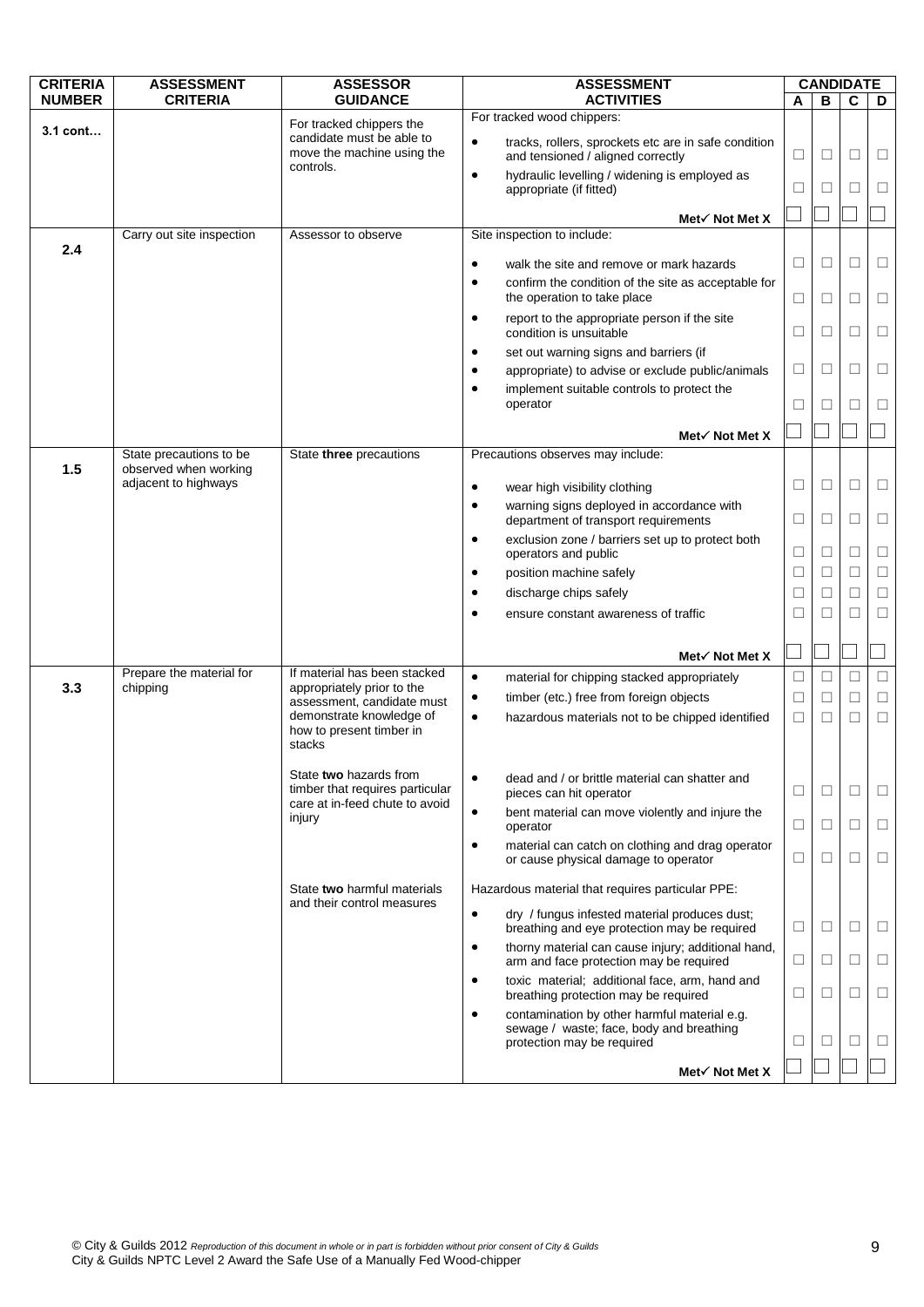| <b>CRITERIA</b> | <b>ASSESSMENT</b>                              | <b>ASSESSOR</b>                        | <b>ASSESSMENT</b>                                                                           |        | <b>CANDIDATE</b>  |        |        |
|-----------------|------------------------------------------------|----------------------------------------|---------------------------------------------------------------------------------------------|--------|-------------------|--------|--------|
| <b>NUMBER</b>   | <b>CRITERIA</b><br>Carry out safe starting and | <b>GUIDANCE</b><br>Assessor to observe | <b>ACTIVITIES</b><br>Ensure that:                                                           | A      | B                 | C      | D      |
| 3.2             | post operational checks                        |                                        |                                                                                             |        |                   |        |        |
|                 |                                                | <b>MACHINE SPECIFIC</b>                | safe starting zone selected<br>$\bullet$                                                    | $\Box$ | $\Box$            | $\Box$ | $\Box$ |
|                 |                                                |                                        | all bystanders at an appropriate safety distance<br>$\bullet$                               | $\Box$ | $\Box$            | $\Box$ | $\Box$ |
|                 |                                                |                                        | visual pre start checks carried out<br>$\bullet$                                            | $\Box$ | $\Box$            | $\Box$ | $\Box$ |
|                 |                                                |                                        | wood chipper started in accordance with<br>$\bullet$<br>manufacturers recommendations       | $\Box$ | □                 | $\Box$ | □      |
|                 |                                                |                                        | throttle control adjusted to achieve full working<br>$\bullet$<br>speed                     | $\Box$ | □                 | $\Box$ | ⊔      |
|                 |                                                |                                        | operator protection and restart mechanism<br>٠<br>checked for correct operation (if fitted) | $\Box$ | □                 | $\Box$ | $\Box$ |
|                 |                                                |                                        | emergency stop control checked for<br>٠<br>effectiveness                                    | □      | ⊔                 | □      | ⊔      |
|                 |                                                |                                        | roller speed control is adjusted correctly (if<br>٠<br>applicable)                          | □      | ⊔                 | □      | Ц      |
|                 |                                                |                                        | wood chipper stopped safely and correctly, key<br>$\bullet$<br>removed                      | $\Box$ | $\vert \ \ \vert$ | П      | □      |
|                 |                                                |                                        | Met $\checkmark$ Not Met X                                                                  |        |                   |        |        |
|                 | Carry out the chipping                         | Assessor to observe                    | Ensure that:                                                                                |        |                   |        |        |
| 4.2             | operation                                      | Material to be chipped must<br>include | $\bullet$<br>safe procedures are observed throughout                                        | $\Box$ | $\Box$            | $\Box$ | $\Box$ |
|                 |                                                | brushwood / light<br>$\bullet$         | operation<br>$\bullet$<br>timber feeding area is clear of other persons                     | $\Box$ | □                 | $\Box$ | □      |
|                 |                                                | branch wood<br>long round wood         | engine speed set to obtain optimum output<br>٠                                              | $\Box$ | $\Box$            | $\Box$ | $\Box$ |
|                 |                                                | $\bullet$<br>short round wood          | stress control is set if applicable<br>$\bullet$                                            | $\Box$ | □                 | $\Box$ | □      |
|                 |                                                | up to diameter<br>capacity of the      | safe manual handling procedures are used to lift<br>٠<br>and feed material into chipper     | $\Box$ | □                 | $\Box$ | $\Box$ |
|                 |                                                | chipper                                | operator is to one side of in-feed chute<br>٠                                               | $\Box$ | $\Box$            | $\Box$ | $\Box$ |
|                 |                                                |                                        | no part of the body enters the in-feed chute<br>٠                                           | $\Box$ | $\Box$            | $\Box$ | $\Box$ |
|                 |                                                |                                        | push stick is used as appropriate<br>٠                                                      | □      | ⊔                 | $\Box$ | $\Box$ |
|                 |                                                |                                        | discharge area checked during operations<br>٠                                               | $\Box$ | $\Box$            | $\Box$ | $\Box$ |
|                 |                                                |                                        | assistant (if present) is in a safe position and<br>٠<br>employed appropriately             | $\Box$ | $\Box$            | $\Box$ | $\Box$ |
|                 |                                                |                                        | Shutdown machine as per manufacturers                                                       |        |                   |        |        |
|                 |                                                |                                        | recommendations                                                                             |        |                   |        |        |
|                 |                                                |                                        | remove key<br>٠                                                                             | □      | □                 | □      | $\Box$ |
|                 |                                                |                                        | no further working on machine until all moving<br>٠<br>parts stationery                     | ⊔      | ⊔                 | □      | ⊔      |
|                 |                                                | Site checked and tidied                | site is safe and secure<br>٠                                                                | $\Box$ | □                 | $\Box$ | ⊔      |
|                 |                                                |                                        | debris cleared according to site specification<br>٠                                         | $\Box$ | └                 | □      | ⊔      |
|                 |                                                |                                        | breakdown the site<br>$\bullet$                                                             | ⊔      |                   | ⊔      | Ц      |
|                 |                                                |                                        | Met $\checkmark$ Not Met X                                                                  |        |                   |        |        |
|                 | State how to clear machine                     | State all                              | Clearing blockages may include:                                                             |        |                   |        |        |
| 4.3             | blockages                                      |                                        |                                                                                             |        |                   |        |        |
|                 |                                                |                                        | stop machine using "safe stop" procedures<br>٠                                              | ⊔      | ⊔                 | ⊔      | ப      |
|                 |                                                |                                        | ensure safe operating methods to gain access to<br>blockage                                 | $\Box$ | □                 | □      | □      |
|                 |                                                |                                        | check and clear:<br>$\bullet$<br>feed hopper                                                | $\Box$ | ⊔                 | $\Box$ | $\Box$ |
|                 |                                                |                                        | discharge chute                                                                             | $\Box$ | ⊔                 | □      | ⊔      |
|                 |                                                |                                        | cutting mechanism                                                                           | $\Box$ |                   | $\Box$ | $\Box$ |
|                 |                                                |                                        |                                                                                             |        |                   |        |        |
|                 |                                                |                                        | Met√ Not Met X                                                                              |        |                   |        |        |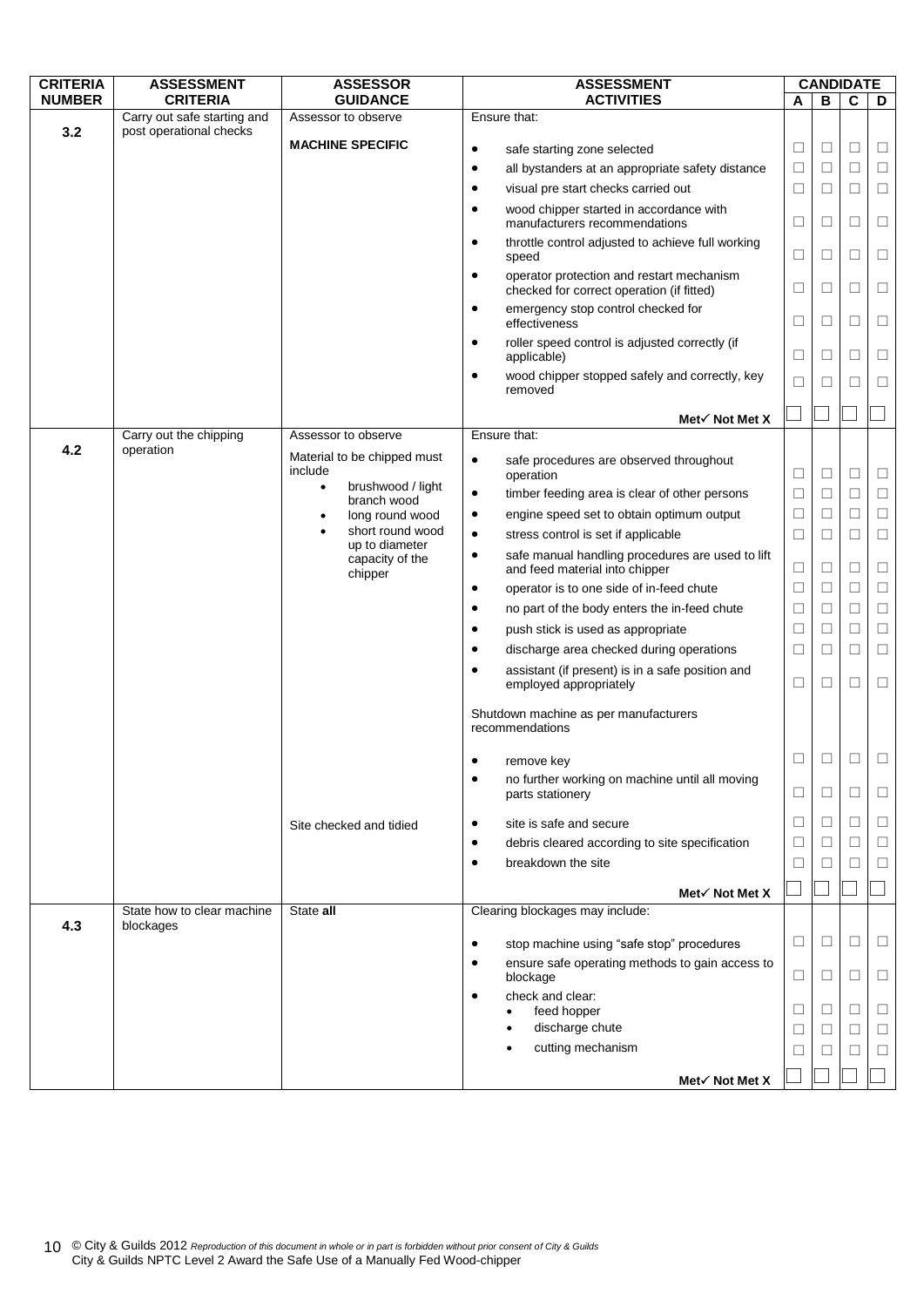| <b>CRITERIA</b> | <b>ASSESSMENT</b>                                                         | <b>ASSESSOR</b>                      |                             | <b>ASSESSMENT</b>                                                                                             |        | <b>CANDIDATE</b> |               |   |
|-----------------|---------------------------------------------------------------------------|--------------------------------------|-----------------------------|---------------------------------------------------------------------------------------------------------------|--------|------------------|---------------|---|
| <b>NUMBER</b>   | <b>CRITERIA</b>                                                           | <b>GUIDANCE</b>                      |                             | <b>ACTIVITIES</b>                                                                                             | A      | В                | C             | D |
| 5.2             | State post operational<br>checks to be carried out on<br>the wood chipper | State two post operational<br>checks | $\bullet$                   | wood chipper inspected and cleaned to establish<br>any wear, damaged and/or missing components<br>through use | $\Box$ | $\Box$           | П             |   |
|                 |                                                                           |                                      |                             | ensures any defects can be rectified before it is<br>next used                                                | $\Box$ | П                | $\mathcal{A}$ | П |
|                 |                                                                           |                                      | ٠                           | other operators / supervisor etc. can be informed<br>through a reporting procedure that defects are           | □      |                  |               |   |
|                 |                                                                           |                                      |                             | present                                                                                                       |        |                  |               |   |
|                 |                                                                           |                                      |                             | Met√ Not Met X                                                                                                |        |                  |               |   |
| 1.4             | State the environmental                                                   | State five environmental             | $\bullet$                   | fire hazard in chip stacks                                                                                    | □      | Г                | $\mathcal{A}$ | П |
|                 | and public hazard<br>considerations when                                  |                                      | considerations<br>$\bullet$ | toxic run-off hazard from chip stacks                                                                         |        |                  |               | П |
|                 | discharging or storing<br>woodchips                                       |                                      | $\bullet$                   | physical hazard to public and others from<br>unstable chip stacks                                             | $\Box$ |                  |               | П |
|                 |                                                                           |                                      | $\bullet$                   | hazard to road users from unstable chip stacks                                                                | $\Box$ | □                |               | П |
|                 |                                                                           |                                      | $\bullet$                   | risk of blocking drains, watercourses etc from<br>inappropriate discharge / chip stacks                       | $\Box$ | П                | ٦             | П |
|                 |                                                                           |                                      | $\bullet$                   | hazard to wildlife, plants and trees from<br>inappropriate discharge / chip stacks                            | $\Box$ | $\Box$           | □             | □ |
|                 |                                                                           |                                      | $\bullet$                   | hazard to property (e.g. fences) from<br>inappropriate discharge / chip stacks                                | $\Box$ | □                |               | □ |
|                 |                                                                           |                                      |                             | Met√ Not Met X                                                                                                |        |                  |               |   |